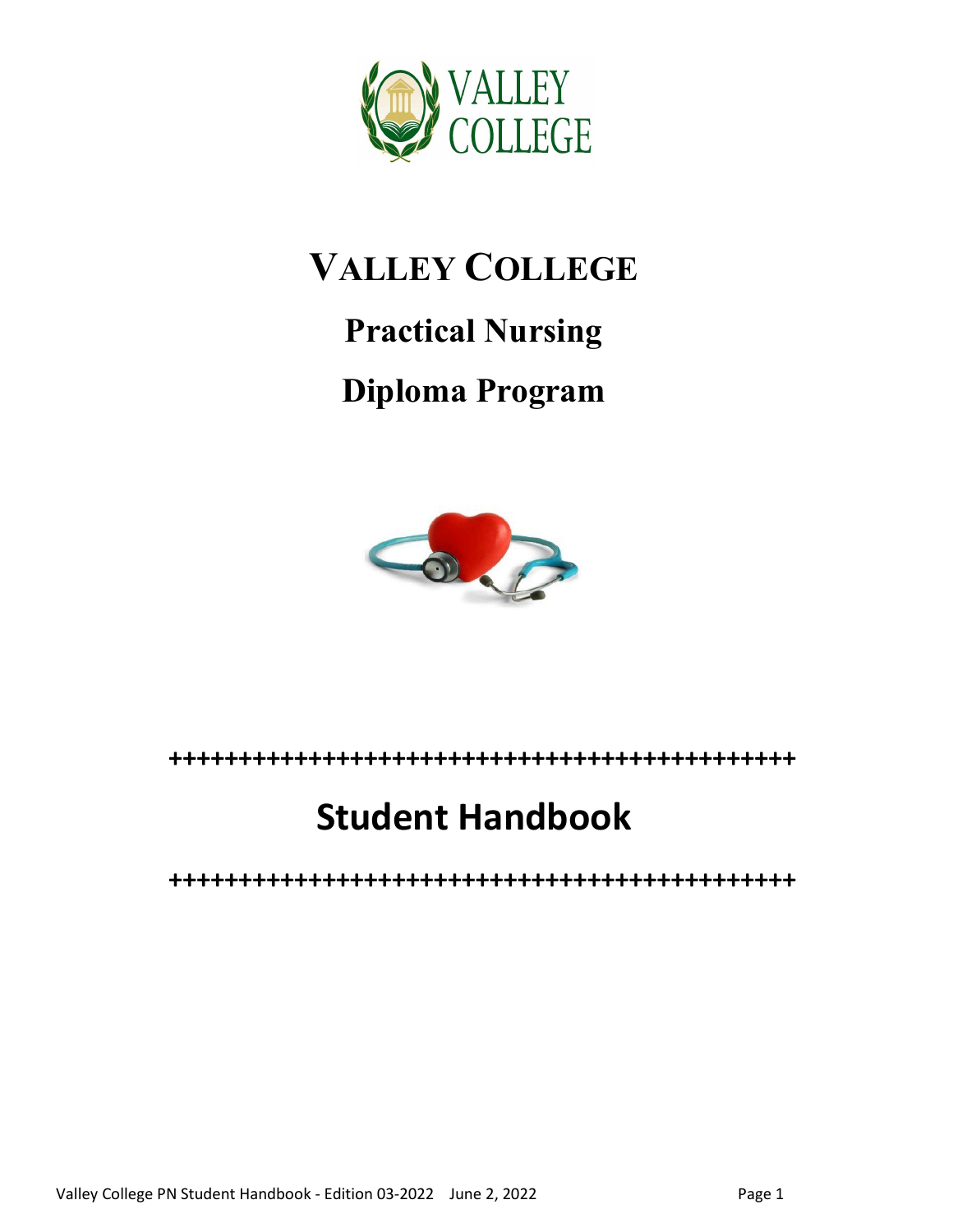

Valley College Practical Nursing Diploma Program Branch Campus

Valley College-Cleveland 8700 Brookpark Rd. Cleveland, Ohio 44129 (216) 453-8201

Fairlawn Satellite Valley College - Fairlawn

2955 West Market Street, Suite R Fairlawn, Ohio 44333 Phone Number – (330) 997 -8900  $Fax - (330)$  983-4764.

Satellite Location of Valley College- Cleveland

Main Campus Valley College-Martinsburg

Valley College: 287Aikens Center Martinsburg, WV 25404 Ph: (304) 263-0979

Practical Nursing Diploma Program: Program Administrator Greta Redus, CDP, MAEd, MSN, RN

The handbook is distributed electronically. A paper copy is available upon request from the Program Administrator. This handbook is a supplement to the Valley College Student Catalog.

This edition of the Practical Nursing Student Handbook supersedes and replaces any previous editions of the handbook. The revised edition may supersede, modify, or eliminate previously existing policies. Students will be required to follow the policies that are posted in the most current version of the handbook regardless of when they enrolled in the program.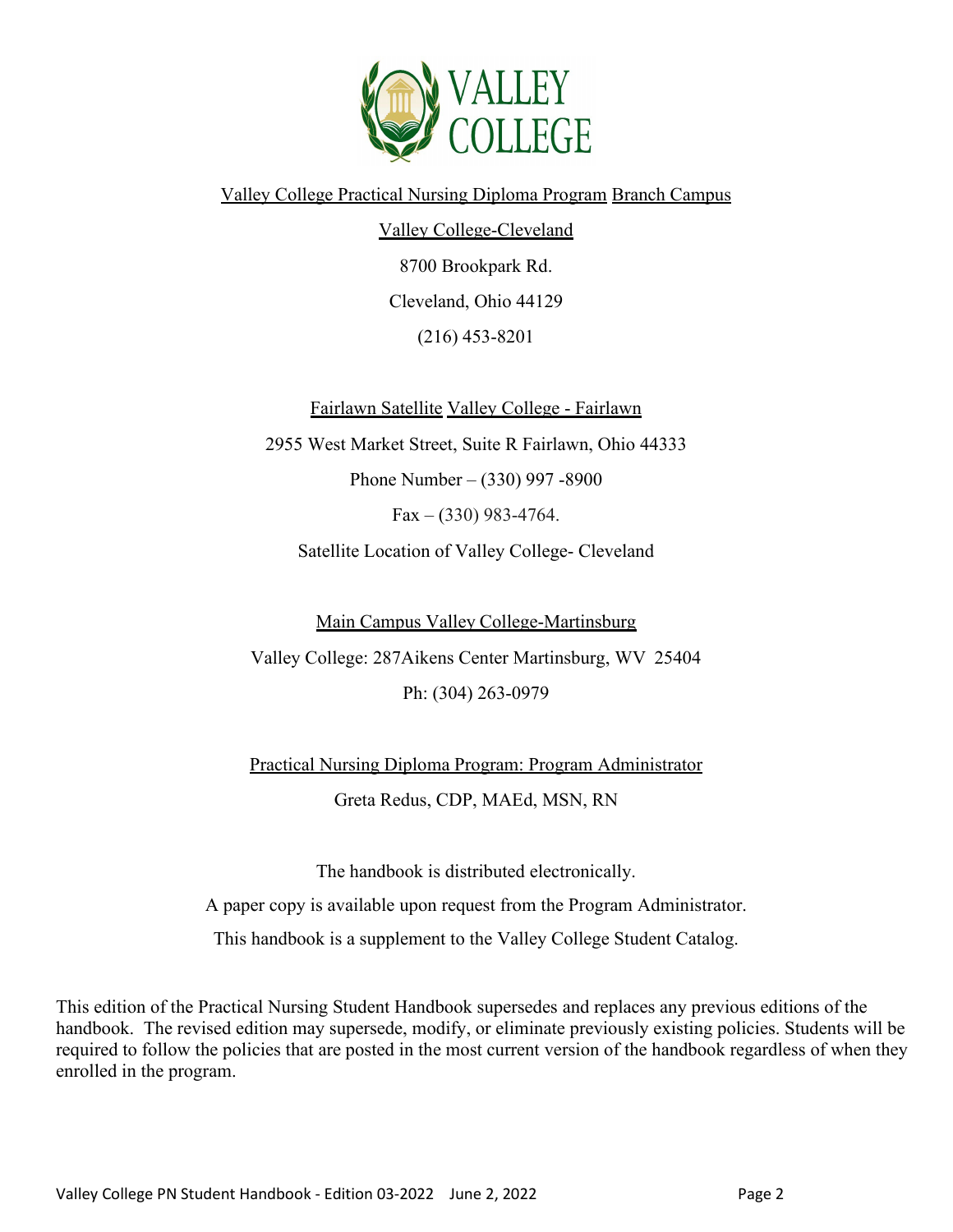

## Contents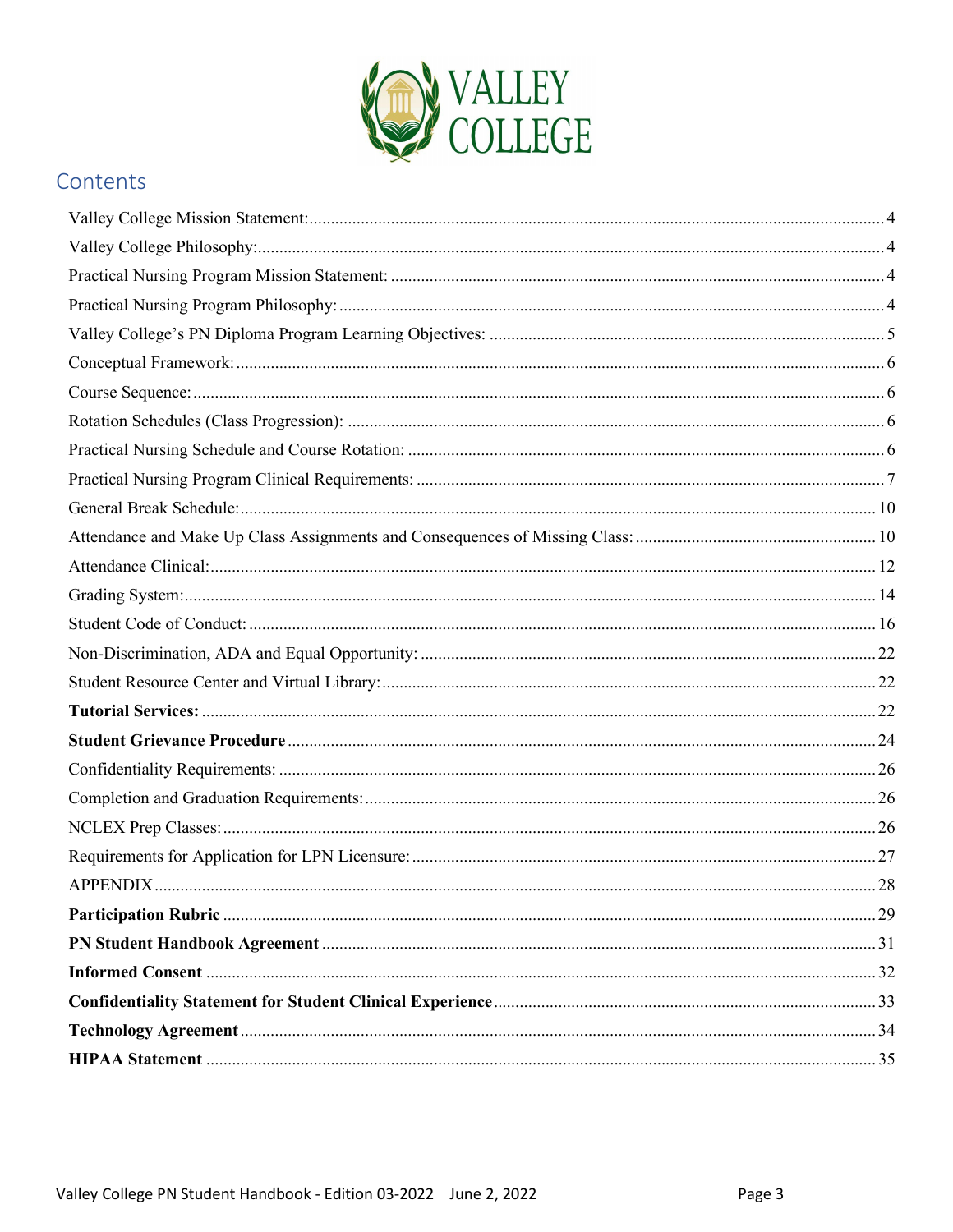

## <span id="page-3-0"></span>Valley College Mission Statement:

Our mission is to meet the educational and professional needs of the community by delivering quality degree and certificate programs, which are flexible and career oriented.

#### <span id="page-3-1"></span>Valley College Philosophy:

Valley College believes that its educational programs must be diverse and challenging enough to maintain the interest of all students, yet flexible enough to account for individual learning differences.

## <span id="page-3-2"></span>Practical Nursing Program Mission Statement:

Valley College Practical Nursing Diploma Program's mission isto develop capable, ethical, and patient-centric Practical Nurses that deliver Caring Practices to all patients through each stage of the Human Life Cycle.

## <span id="page-3-3"></span>Practical Nursing Program Philosophy:

The Valley College Practical Nursing (PN) Program is grounded in the driving force of the biological, physical, and social sciences. Building on these scientific foundational elements of the program, the Valley College PN program is based on the notion that our students will need to be prepared to work in a variety of patient based medical settings with a diverse range of health care teams committed to providing patient- centric, personalized, family-based, ethical, and safe medical care to their patients through each stage of the life cycle. Asthe basis of this approach, Valley's PN philosophical approach is to ensure that a proper balance of practical skills and emotional intelligence is present to ensure patient-centered care.

In order to achieve this philosophical approach, Valley recognizes the need for their PN's to develop several sets of skills and capabilities that are predicated on Concept Based education. First, Valley PN's must be prepared to operate in a team-based environment where they have the essential interpersonal, organizational, coordination, communication, and teamwork-based skills to work with a host of medical professionals. To complement this approach, Valley believes that PN's must also develop the ability to collaborate, problem- solve, and think critically to continually meet the needs of the team and ultimately, the patient.

Building on a philosophy predicated on these interpersonal and professional skills, Valley's PN is program is predicated on the notion of evidence-based practices, processes, and procedures to drive their personalized care approach. As an element of this approach, Valley's PN's are expected to provide quality care within the scope of their practice, make sound judgment, be promoters and communicators of continued health wellness and education, identify and support patient needs and problems, and emerge as an advocate for the ongoing medical and emotional care of their patients. Finally, the Valley College PN program feels that their nurses must be prepared to be adaptive, accountable, and flexible enough to function in an increasingly dynamic medical marketplace and as such, should be committed to a continual and unending quest for continuededucation.

As a result of these guiding philosophical principles, the primary learning objectives that Valley College has produced for their PN program will enable their graduates to become well-rounded nursing professionals capable of consistently meeting the needs of their patients. The primary learning objectives include a balance of practical-competency based skills built on evidence-based practices for patients at various stages or the life cycle, professional and emotional skill development and patient services that revolves around each of the key life stages of a patient. Specific skill focus areas will also include but are not limited to technology, communication, intravenous therapy, compliance, clinical judgment, decision-making, ethics, the human life cycle, and mental health.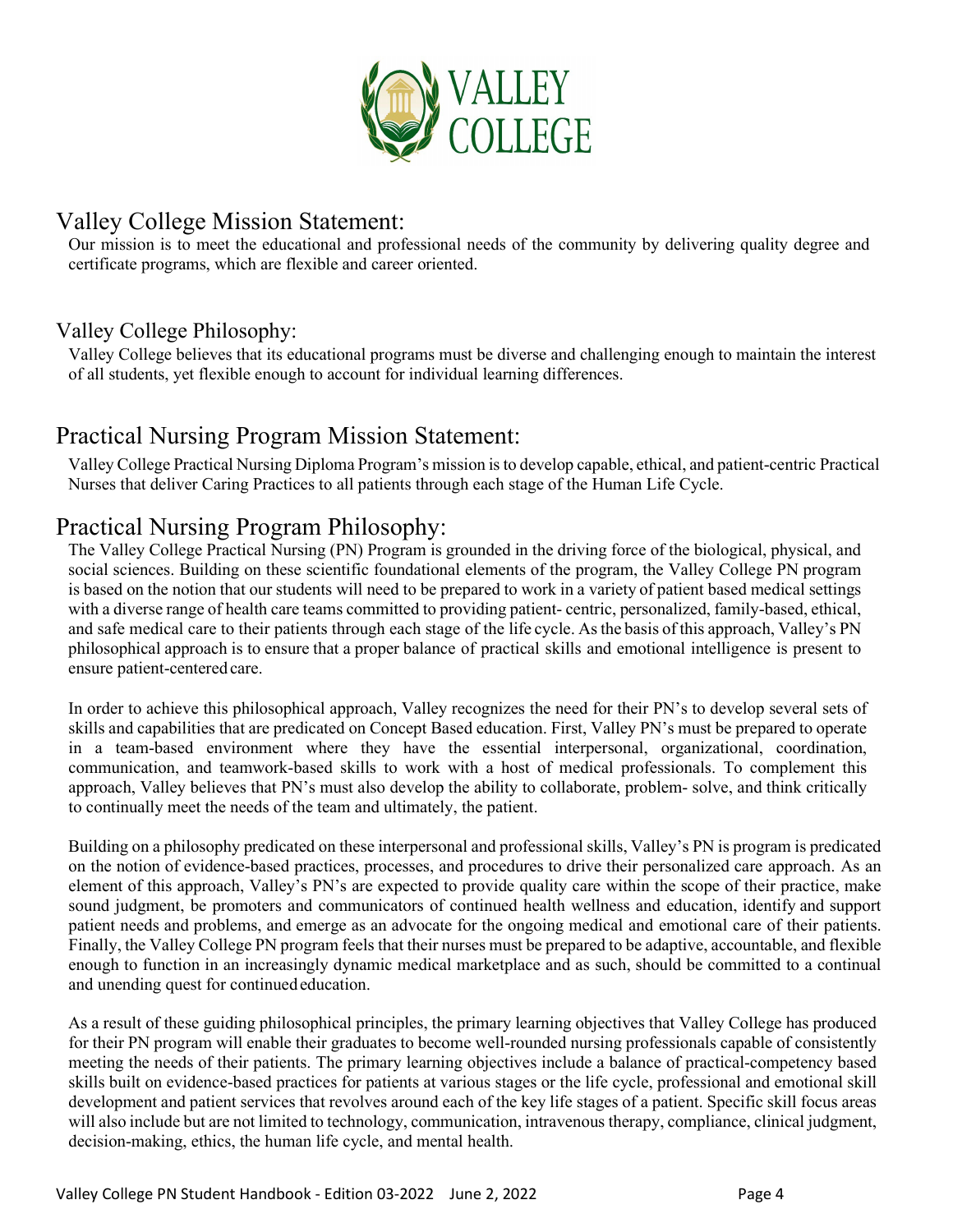

## <span id="page-4-0"></span>Valley College's PN Diploma Program Learning Objectives:

- 1. Incorporate Maslow's Hierarchy of Needs Theory to patients/families across the Lifespan in the various health care settings.
- 2. Demonstrate the ability to execute the nursing process, to attain, maintain, or reestablish an optimal level of health for patients at various stages of their life span.
- 3. Demonstrate professional behavior based on ethical principles and the legal scope of practice for the license practical nurse.
- 4. Accurately document observations involving patients as it relates to data collection and patient care, while maintaining HIPAA standards.
- 5. Apply therapeutic communication skills to relate effectively with all patients/families, including culturally diverse patients/families, and other members of the health care team.
- 6. Apply principles and concepts from natural, behavioral, social, and nursing sciences in order to deliver safe and quality nursing care to patients and families.
- 7. Demonstrate clinical judgement, problem-solving skills, critical thinking and demonstrate professional behavior based on ethical principles when providing patient/client/family care in the clinical setting.
- 8. Utilize a combination of both laboratory and clinical experiences, in conjunction with related classroom theory instruction, in order to build confidence, skill, knowledge, and abilities, as the students work with diverse patient/families' populations in various healthcare settings.
- 9. Demonstrate and apply appropriate and approved level of medication, including IV therapy, in a safe manner that is consistent with the eight (8) rights of the administration of medication.
- 10. Learn how to effectively communicate, contribute to, and work as a viable member of a healthcare team.
- 11. Demonstrate competency in performing basic nursing skills, such as taking vital signs, dressing and wound care, inserting and monitoring urinary catheters, and collecting sputum, urine, and other specimens.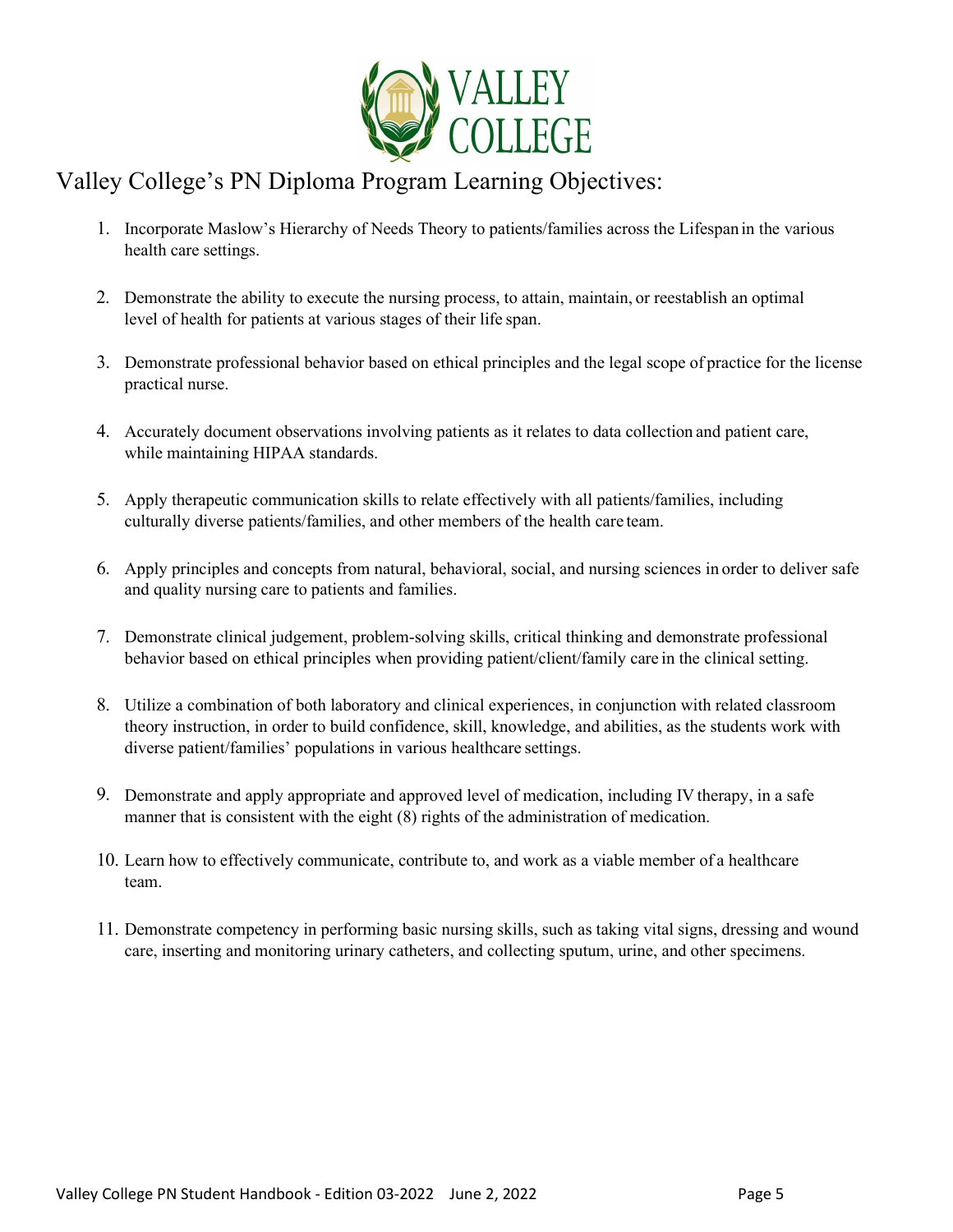

## <span id="page-5-0"></span>Conceptual Framework:

The Valley College Practical Nursing (PN) diploma program has been built using multiple theories to shape the conceptual framework and organizing theme of the program. The theories that make-up this framework focus on the sequence of our classes, the core content used to deliver the PN program to ensure an appropriate medical education program, and the educational theories that will drive our instructional strategies.

## <span id="page-5-1"></span>Course Sequence:

First, Valley has organized its courses into a sensible sequence of classes that will enable its faculty to establish key foundational skills that begin with Communication, Medical Terminology, Technology, and Mathematical concepts. Building on these key foundational medical professional competency areas, Valley's PN program takes a step forward into our key core Nursing courses that take the student through the patient life cycle and further, provide them with essential pharmacology and intravenous therapy concepts and competencies that they can then apply through each stage of the patient life cycle. Once the student has been exposed to the patient life cycle, the PN program continues with a focus on decision-making, clinical judgment, and the mental health issues surrounding patients that they will encounter in their scope of practice. Finally, Valley's PN program will culminate with a focus on a full transition to the nursing field.

Valley feels that this approach for course sequence leads to a sensible, logical, and organized delivery of content where students can build on key concepts in a progressive manner. Each level of courses are meant to complement one another and place the student in a position where they can apply skills gained in one section of courses immediately to the next level so as to ensure that they are working at a level commensurate with their location of the program and further, to ensure that the student can develop the self- confidence in their knowledge level, effectively communicate with a wide range of patients and co-workers, and develop the clinical judgement and decision-making to effectively work within their scope of practice as a Practical Nurse. In order to successfully complete these requirements and gain the skills to function as a competent Practical Nurse, our students will be focused on Evidence-Based Practice using a well-rounded and student- centric curriculum that incorporates conceptual principles, technology, role-play, and practical based competencies.

## <span id="page-5-2"></span>Rotation Schedules (Class Progression):

The program is divided in "Tiers." The tiers are built to consider any pre-requisites. Most students will complete or have received credit transfers/advanced standing in one tier before they are scheduled for a course in the subsequent tier of classes. If a student must have a modified rotation schedule, the Valley College Registrar determines the best schedule after considering all pre-requisites and course availability. A modified schedule may alter the number of weeks/months a student attends school. The Registrar may also change a student's schedule for optimization due to class size. For blended (hybrid) programs, even though the College has identified specific courses, to be taught online, it reserves the right to be modify the list of courses that will be taught either online/blended or at the campus on a temporary or permanent basis.

## <span id="page-5-3"></span>Practical Nursing Schedule and Course Rotation:

The following table represents the Practical Nursing Program Outline. This document illustrates a list of each of each course in the Practical Nursing program along with a breakdown of all instructional hours and credits. HW is out of class assignments (or homework).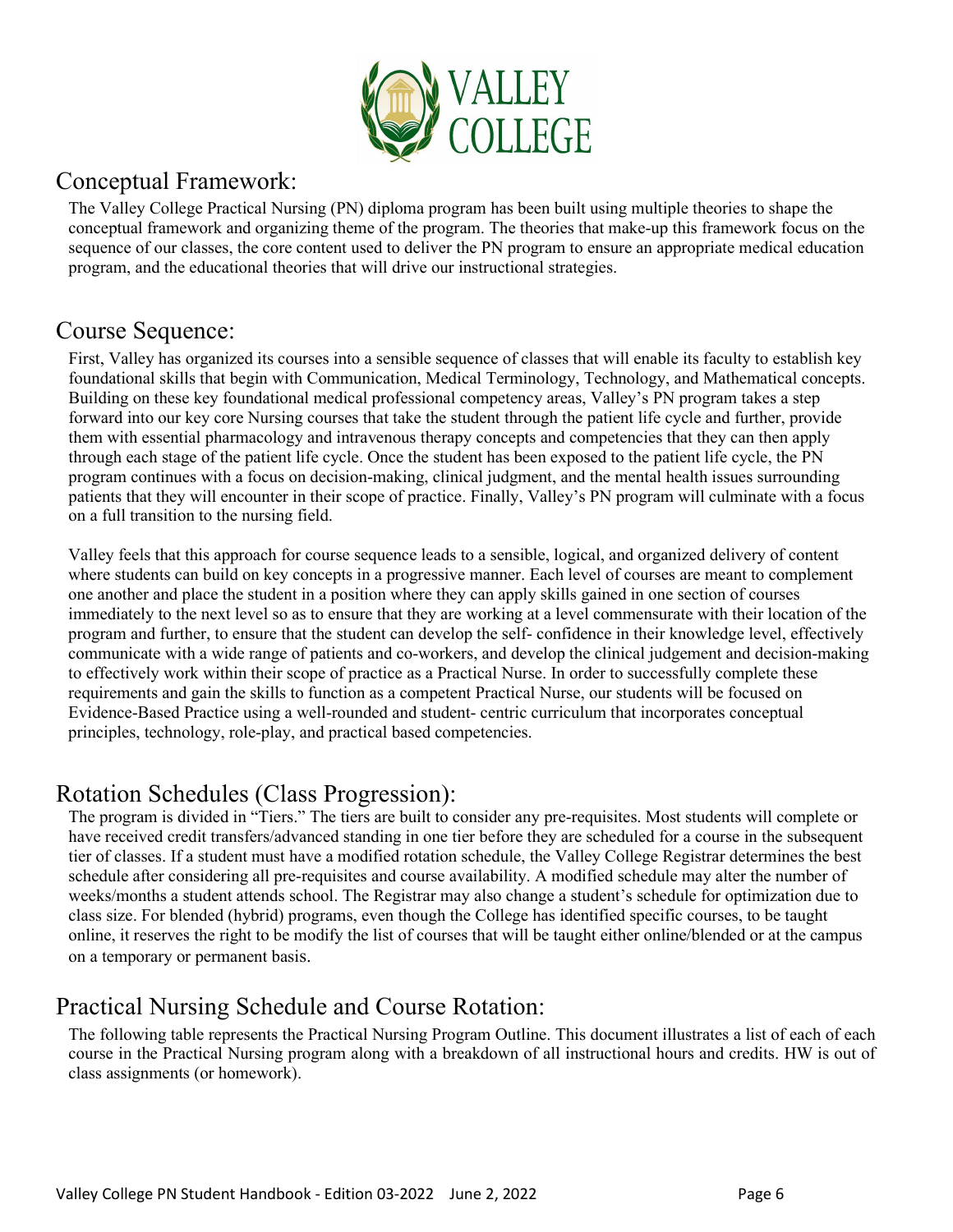

| Course<br><b>Number</b> | <b>Course Name</b>                                             | Lecture          | Lab          | <b>Clinical</b>  | <b>HW</b> | <b>Total</b> | <b>Credits</b> |
|-------------------------|----------------------------------------------------------------|------------------|--------------|------------------|-----------|--------------|----------------|
| <b>NUR100</b>           | Introduction to Practical<br>Nursing/Medical<br>Terminology    | 30               | 30           | $\theta$         | 15.0      | 75.0         | 2.5            |
| <b>MAT125</b>           | College Math (On<br>Campus)                                    | 30               | 30           | $\theta$         | 15.0      | 75.0         | 2.5            |
| <b>NUR119</b>           | Nursing Anatomy &<br>Physiology (Lecture &<br>Lab)             | 30               | 30           | $\mathbf{0}$     | 15.0      | 75.0         | 2.5            |
| <b>ENG116</b>           | College Writing (Online)                                       | 60               | $\mathbf{0}$ | $\mathbf{0}$     | 15.0      | 75.0         | 2.5            |
| <b>NUR115</b>           | Nursing Fundamentals -<br>Adult Health & Patient<br>Care I     | 35               | 28           | 21               | 21.0      | 105.0        | $\overline{3}$ |
| <b>NUR105</b>           | Pharmacology/IV Therapy                                        | 30               | 30           | $\theta$         | 15.0      | 75.0         | 2.5            |
| <b>NUR125</b>           | Nursing Leadership,<br>Clinical Judgement &<br>Decision Making | 30               | 30           | $\boldsymbol{0}$ | 15.0      | 75.0         | 2.5            |
| <b>NUR130</b>           | Medical-Surgical Nursing                                       | 28               | 28           | 28               | 21.0      | 105.0        | $\overline{3}$ |
| ISD205                  | Ethics (Online)                                                | 60               | $\theta$     | $\theta$         | 15.0      | 75.0         | 2.5            |
| <b>NUR110</b>           | Maternity and Child<br>Nursing                                 | 42               | 21           | 21               | 21.0      | 105.0        | 3.5            |
| <b>NUR120</b>           | Geriatric Nursing                                              | 28               | 28           | 28               | 21.0      | 105.0        | $\overline{3}$ |
| <b>NUR135</b>           | Mental Health/Geriatric<br>Psychiatric Nursing                 | 35               | 28           | 21               | 21.0      | 105.0        | 3              |
| <b>NUR140</b>           | <b>Transition to Practical</b><br>Nursing                      | $\boldsymbol{0}$ | $\theta$     | 84               | 21.0      | 105.0        | $\overline{3}$ |
|                         | <b>Diploma Totals</b>                                          | 438              | 283          | 203              | 231       | 1155         | 36             |
|                         |                                                                | Total Inst. Hr.  |              | 924              |           |              |                |

## <span id="page-6-0"></span>Practical Nursing Program Clinical Requirements:

In addition to the admissions requirements for all students, the Practical Nursing students must also meet the following requirements (at a minimum) to participate clinical experiences in actual medical settings before they start their clinical experiences. Clinical Preceptorship sites do not always have the same requirements and requirements and recommendation of the sites may be subject to change. Valley College strives to provide students with the most up-to-date requirements for clinical sites at Orientation and at different checkpoints during the students' program.

- 1. Valid photo identification demonstrating United States citizenship or permanent residency status of the United States.
- 2. Age Requirement: A student must be 18 years old or older to participate in the program.
- 3. Current AHA BLS Provider CPR Certificate. If yours expires before you complete the program, you must show proof that you renewed your certificate.
- 4. Criminal Background Check: Students in the Practical Nursing (PN) program are required to submit to an Ohio Bureau of Criminal Investigation (BCI)) and FBI national criminal background check. Since some sites may require both the BCI and FBI background checks. On a best-effort basis, Valley College will have a designated time the student can complete the required initial paperwork and be fingerprinted for the BCI/FBI background check that must be submitted. If the school does not provide a designated time or the student be on campus at that time, the student is responsible for completing the initial BCI/FBI background checks through an approved third-party company by the  $12<sup>th</sup>$  calendar day following the student's first day of class. Failure to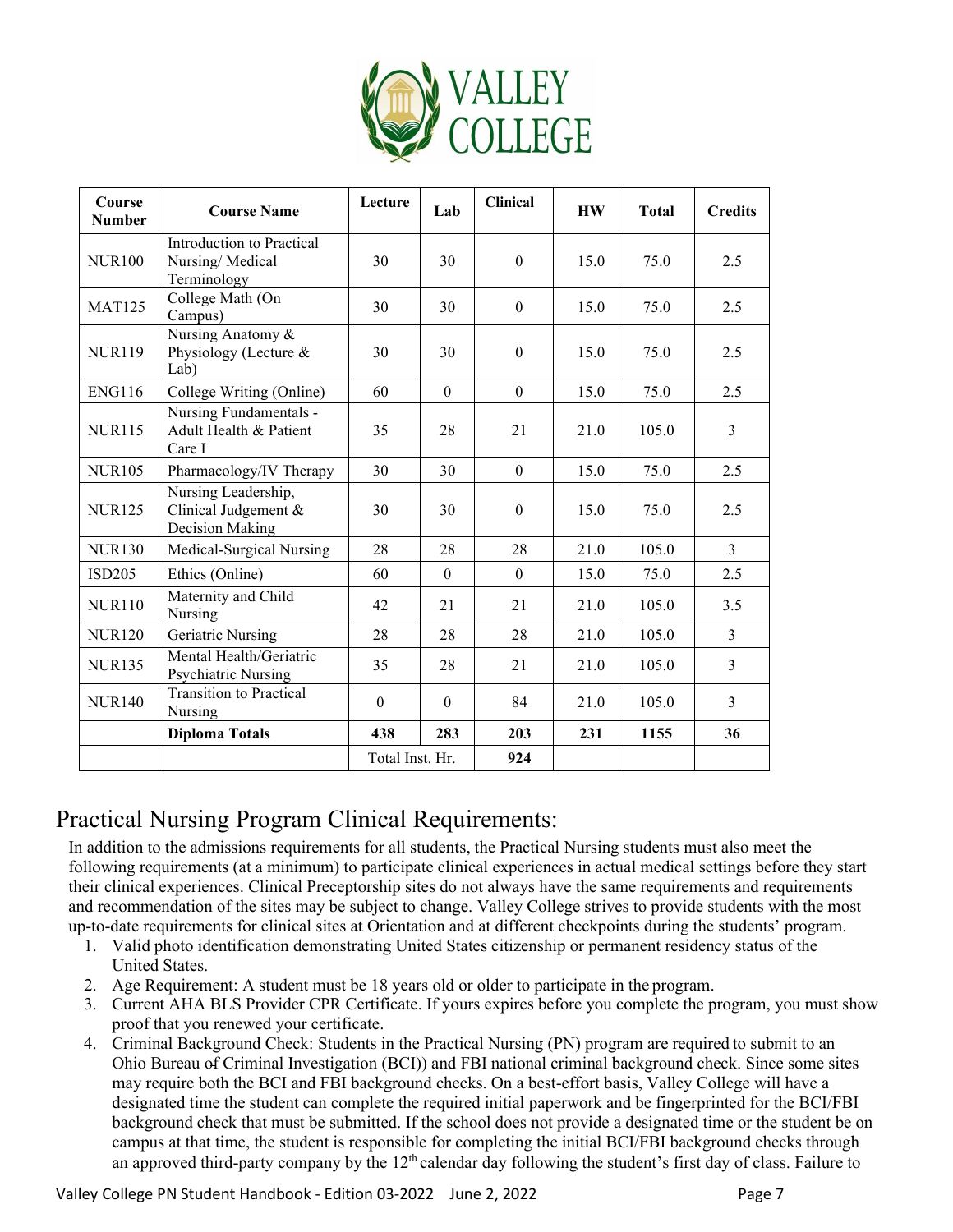

do so could result in the student not being able to continue in the program. The results of the BCI/FBI checks must be sent directly to the school. If the background comes back with a record that will disqualify the enrollee from participating in the clinical portion of the program, the enrollee will not be able to continue in the program. The student must be aware that even if the initial paperwork has been submitted to an approved third-party background company, the student cannot be placed in a clinical course until the school has received an acceptable background report for the student. This most likely will result the student's graduation date being extended. The estimated cost of the criminal background checks is noted on the Enrollment Agreement.

- 5. Observed drug screen: All enrollees in the Practical Nursing program are required to submit to an Observed rapid 10-panel drug screen. On a best-effort basis, Valley College will have a designated time the student can complete the drug screen. If the school does not provide a designated time or the student be on campus at that time, the student is responsible for completing the initial drug screen through an approved third-party company by the 12th calendar day following the student's first day of class. Failure to do so could result in the student not being able to continue in the program. The results are returned to the school. Valley College must receive an acceptable report prior to the enrollee starting the clinical portion of the program. If the report results disqualify the enrollee from participating in the clinicals, the enrollee will not be able continue in the program. Valley College may refer to the Observed 10-panel rapid drug screen as drug screen or urinalysis in the Student Catalog and other documents. The estimated cost of the criminal background check and drug screenings is noted on the Enrollment Agreement.
- a. Physical and Common Communicable Disease Immunization Record: All students in the Practical Nursing program are required to provide documentation that they have had a recent physical and met the requirements for common communicable disease immunizations. The physical may be performed by the students' healthcare provider. Information about the physical will be given to the student during the enrollment process or at orientation. Students must be able to demonstrate they have initiated the process for obtaining the physical and immunizations, titers, and/or boosters before the end of the first class. If the student fails to provide the necessary documentation, the student might not be able to continue in the program. The student must provide written documentation from their healthcare provider that all requirements are met prior to start of the first clinical course that the student is scheduled to take. The student is responsible for all necessary fees associated with the physical and any immunization and other health related requirements.

All students in the Practical Nursing program are required to provide proof of:

- TB (PPD): PPD skin test 2 step method or blood test with a negative reading. TB tests are good for one year.
- Proof of (a) a complete (3 injection series) Hepatitis B Vaccination/Booster or (b) a serum titer confirming immunity. Hepatitis B series: **Dose 1:** The student is strongly advised to start the series by the program's start date. The student is to show proof that he/she has initiated the series. **Dose 2:** The second injection is given one month after the first dose. **Dose 3:** The third injection is completed six months after the first **dose.** The student must sign a **waiver** acknowledging he/she may not be fully immunized, if the Hepatitis B series is not complete.
- Proof of (a) one (1) Measles, Mumps and Rubella Vaccination (MMR) or (b) a serum titer confirming immunity to each disease or (c) proof that the student was born prior to January 1, 1957 (and/or) Proof of boosters if no immunity is shown.
- Proof of (a) a second Measles Vaccination (may be a part of a second MMR) or (b) a serum titer confirming immunity or (c) proof that the student was born prior to January 1, 1957, (and/or) Proof of boosters if no immunity is shown.
- Proof of Tetanus vaccination (T-Dap) within the last 10 years.
- Proof of Varicella (Chicken Pox) immunity as shown by (a) documentation of immunization, (b) a Titer results confirming immunity, or (3) proof of one Varicella vaccination.
- Proof of Influenza immunization seasonalrequirement good for one year.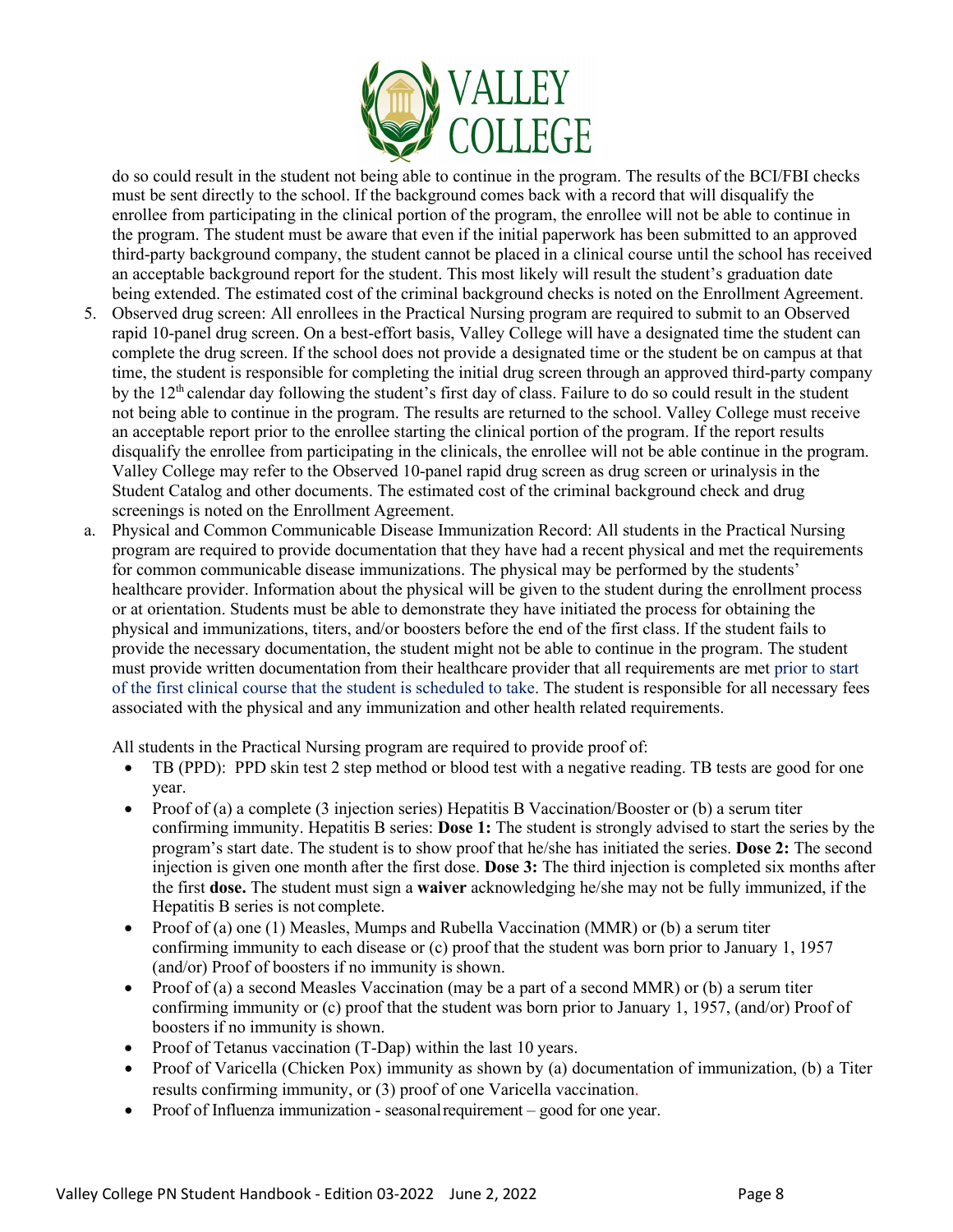

Furthermore, students who do not provide proof that they have the recommended vaccinations, titers and/or boosters may be required to follow different protocols or procedures while performing certain medical proficiency checkpoints in the classroom or at a clinical site. For example, if you can't get the flu vaccine due to allergic reactions, you may be required to wear a mask and or other PPE deemed necessary by the clinical site throughout your rotation.

If a clinical site establishes additional specific requirements to participate at the site, including all requirements associated with the **COVID-19 virus**, failure to adhere to requirements may prevent the student from participating at the clinical site and thus the student may be withdrawn from the program.

The student is reminded that the physical and any vaccinations and/or immunizations or additional clinical specific requirements are not included in the Laboratory Fees or tuition on the Enrollment Agreement and must be covered by each student. Graduates from other Valley College programs will be required to complete the programmatic requirements listed above to be considered for entry into the PN program.

#### **Failure to show Proof of Criminal Background Check (BCI/FBI), Drug Screening Results, Physical and/or Immunizations/Titers/Boosters**

If a student's Criminal Background Check/Federal Background Check, Drug Screening, Physical, Immunization, Titers, or Boosters results disqualify a student from continuing in the program, the student will either be reclassified as a No-Start status or terminated from the program. Please see the Refund Policy.

Valley College must receive all required documents before the student can start their first clinical course. Delays in receiving the results of the background check, drug screening, physical and/or documentation for immunization, tilters, or boosters will require Valley College to potentially change the student's rotation schedule. If no classes are available for the student to take, the student will have to sit out of rotation. This action will result in the student not completing their program by the scheduled contracted date. Valley College does reserve the right to terminate the enrollment of any student who is non-responsive to the request of Valley College to submit the required healthrelated documentation at any time.

Valley College may share the results of the background check, drug screening and immunization/vaccination records with the designated contact person at the clinical site. Based on the guidelines of the site, a student may or may not be accepted at their site. If, the student is not accepted by the site or if while the student is participating in clinicals, the assigned site denies the student's participation for any reason, the student will be removed from the site at least temporarily until the situation has been investigated by the College and the issue has been resolved. If the student cannot return to a clinical site and be allowed to make up missed time, the College has no other choice but to terminate the student. The student would have the opportunity to appeal the decision in writing to the campus' Practical Nursing Program Administrator.

**Applicants should make an informed decision about whether to participate in a program that requires** state criminal background check (BCI) or an FBI national criminal background check, an Observed 10-panel rapid drug screen(s) or urinalysis, and immunizations/tilters/boosters records. In addition, due to the physical requirements (able to lift and/or carry over 50 pounds frequently), attendance and academic standards, Valley College strongly recommends that applicants who have physical limitations (including but not limited to physical disabilities, pregnancy in cases where physical limitations may be advised or prescribed, or other physical constraints), learning disabilities, or any other restrictions that would prevent the student from participating fully and successfully completing the program, not enroll in the program unless they provide documentation from their healthcare provider that states that the individual can complete all of the required class procedures without restrictions.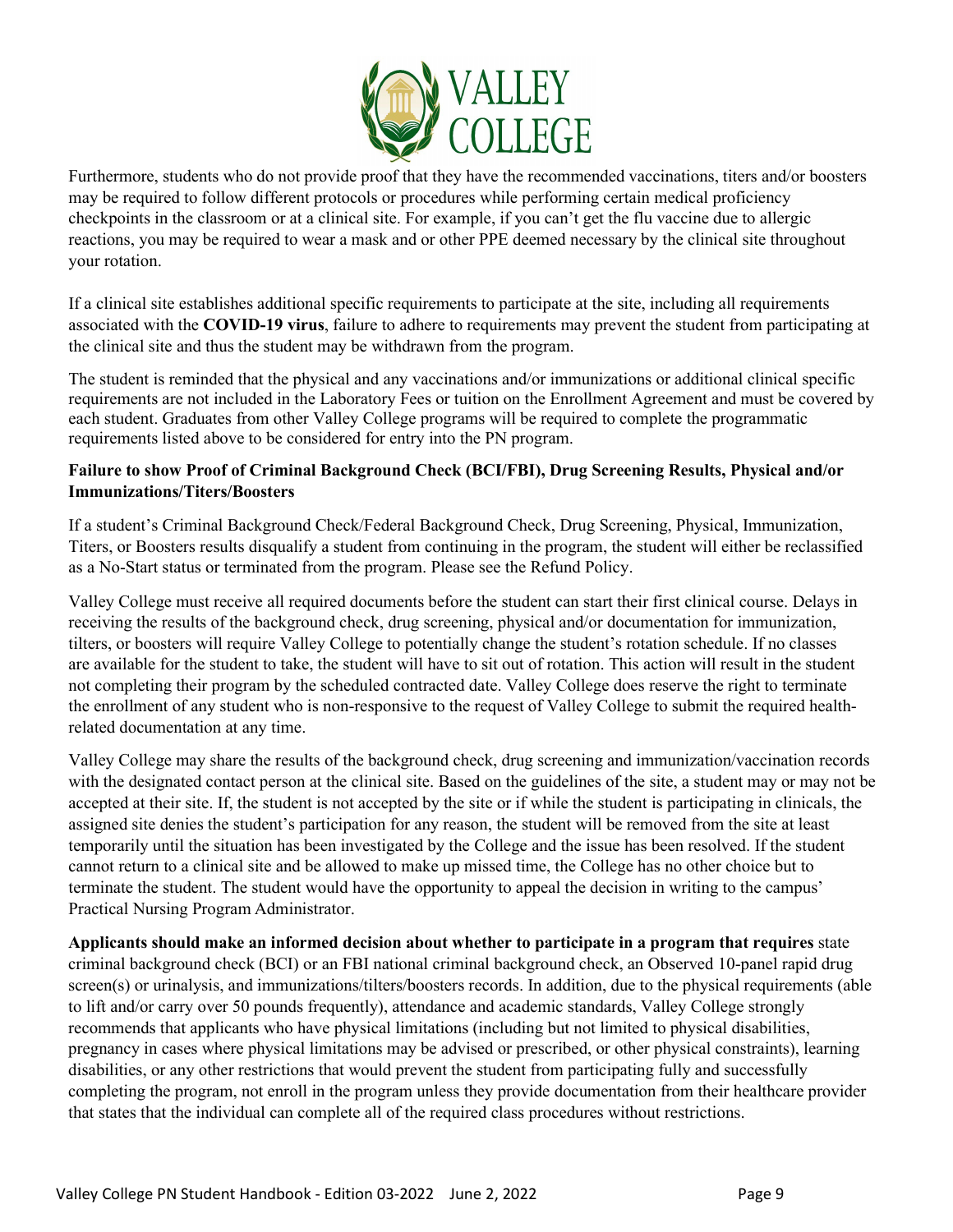

## <span id="page-9-0"></span>General Break Schedule:

#### **During a typical five-hour day (8:00 am to 2:00 pm):**

- $\Box$  8:00 9:30: Class
- $\Box$  9:30 to 9:45: First Break
- $\Box$  9:45 to 11:15: Class
- □ 11:15 to 11:30: Second Break
- $\Box$  11:30 to 12:30: Class
- $\Box$  12:30 to 1:00: Lunch Break
- $\Box$  1:00 to 2:00: Class

#### **During a typical seven-hour day: (8:00 am to 4:00 pm):**

- $\Box$  8:00 to 10:00: Class
- $\Box$  10:00 to 10:15: First Break
- $\Box$  10:15 to 11:45: Class
- 11:45 to 12:15: Lunch Break
- $\Box$  12:15 to 1:45: Class
- $\Box$  1:45 to 2:00: Break
- $\Box$  2:00 to 4:00: Class

Valley College reserves the right to change this schedule. Should a change be made to the schedule, students will be notified prior to the upcoming change.

## <span id="page-9-1"></span>Attendance and Make Up Class Assignments and Consequences of Missing Class:

Regular and timely attendance in class/clinical/lab is essential to complete the required course objectives and requirements to achieve success in the Practical Nursing Program. Therefore, students are encouraged to meet with their instructor or (her designee) immediately regarding any concerns that may hinder their attendance and thus their potential for academic success. Taking responsibility for attendance is one of the first steps and student can take to develop professional accountability.

#### Excused Absence (Planned or Emergency)

On occasion, a student may miss a class/clinical/lab because of unavoidable or extenuating circumstances such as personal injury or illness, death in the immediate family, court appointed dates, and military service. These types of genuine circumstances are considered an excused absence.

- **Bereavement**: If a student must miss class to attend a funeral, the student must bring in a document of verification of funeral. Time absent for bereavement may not exceed three days.
- **Court and or Legal Appearance**: When a student is subpoenaed to appear in court, the time missed from class/clinical/lab will be counted as being absent. The documentation may be any paper form of documentation there is/was a court order requirement for that may include, but not limit to, Jury Duty, Order to Appear, Subpoena,
- $\Box$  **Medical Emergencies**: A doctor note demonstrating that the student had to personally see a healthcare provider, or, if a parent, spouse, child, or other dependent required medical care that also required the student's attendance and/or transportation to the medical facility.
- **Work Related Mandatory Training**: If a student is required to attend a work-related mandatory

Valley College PN Student Handbook - Edition 03-2022 June 2, 2022 Page 10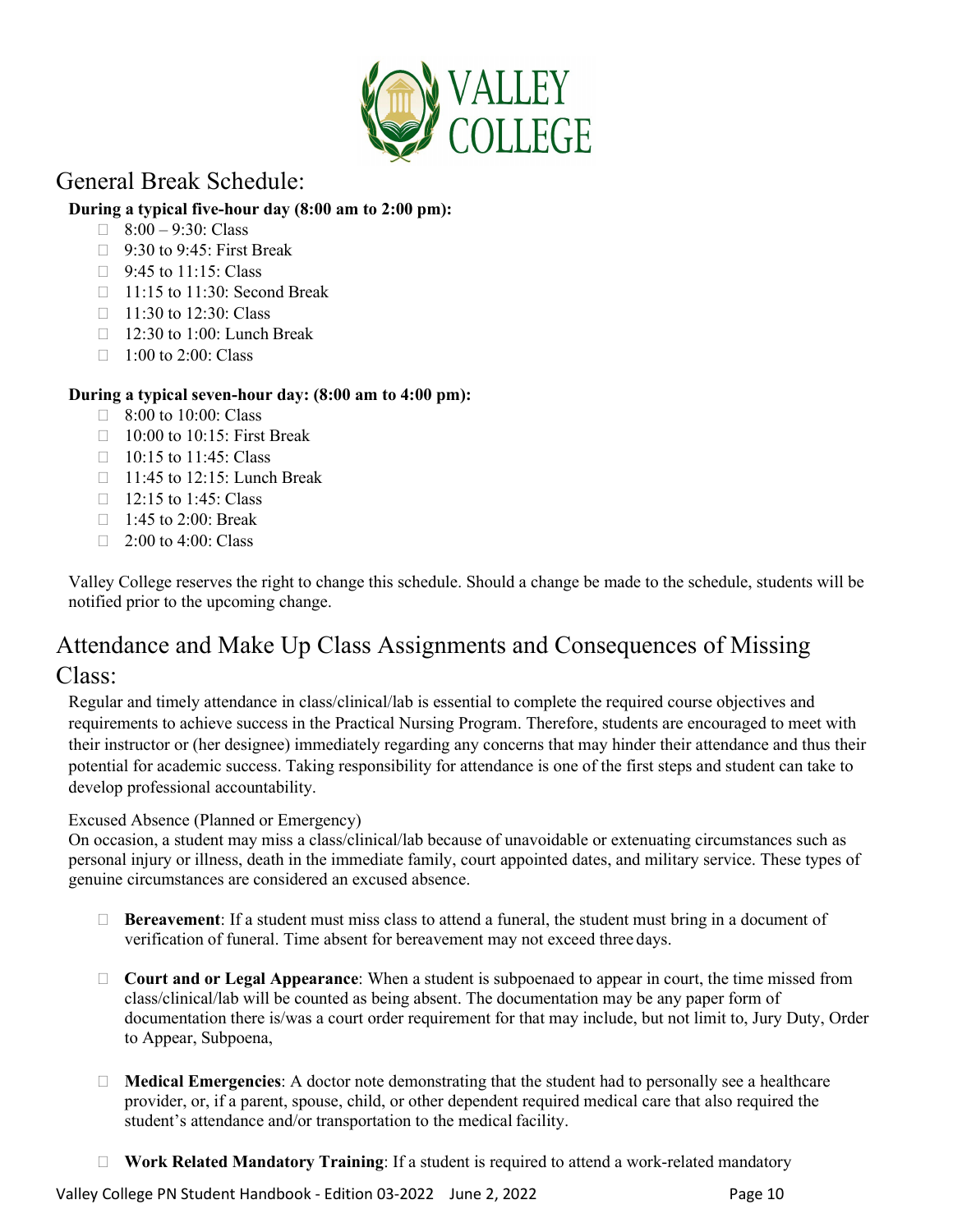

training or event, they will be required to provide documentation from their direct supervisor explaining the reason and date for the mandatory attendance.

- **Military Related Training**: If a student is either in an active or inactive military status and are required to a mandatory military training activity and can provide written documentation attesting to the start and end dates of the training.
- **NUR140 Attendance Requirement**: Students are required to have 840 total attended hours, equally distributed to represent 100% attendance based on scheduled hours in all previous coursework to enter NUR140. If students do not meet these hour requirements, they will be placed on Retake status until hour requirements are met. Hours must be made up in a designated timeframe to ensure that the student is able to complete their program within the required 150% timeframe of SAP. (See Satisfactory Academic Progress.)
- **Other:** If the student misses hours for any other reason, a written explanation may be submitted to the instructor. (Reminder, faculty may exercise their right to deduct points for assignments, quizzes, or tests.)

#### **Importance of submission of written (paper format) documentation: This applies to classroom, lab and clinical portions of the program.**

Supporting documentation is due the day that the student returns to school. If the student does not have the paper formatted documentation that day, they may submit an electronic copy of the documentation until the next school day.

Submitting documentation does not automatically guarantee that instructor (or designee) will determine that the absence will be classified as an excused absence. However, failing to provide the documentation will most likely result that the attendance will be classified as an unexcused absence.

#### **PROCESS**

- $\Box$  When a student realizes that they will be tardy or absent from class, the student must notify the Instructor or Front Desk as soon as it safe/feasible to do so. (School opens at 7am. Do not use the cell phone to call if you are driving to contact the school.)
- Attendance is recorded at the beginning of each class/clinical/lab as directed by the instructor. The instructors have the right to update the attendance if a student leaves class early (or does not return from a break/lunch)
- $\Box$  When a student is tardy or absent from class, it is the student's responsibility to obtain any missed notes or handouts from a missed class.
- $\Box$  The student is to meet with the classroom (lecture/lab), course instructor (or designee) to discuss the absence, hours, and present supporting documentation with the instructor. The instructor and the student will come together on an agreed upon plan to for the student to make-up the hours and missed class work while the course is actively running.
- $\Box$  The student will attend the scheduled make-up hours. It is required that all hours are made up before the student can enter their final course (NUR140). And any missed hours during NUR140 must be made up before the student can qualify for completion for the program. All hours must be made up within designated Satisfactory Academic Progress (SAP) timeframe.
- $\Box$  The student will submit the designated make-up assignments, tests, and/or quizzes. As required by the instructor. Valley College may use simulations as part of the student's (make up work) academic plan.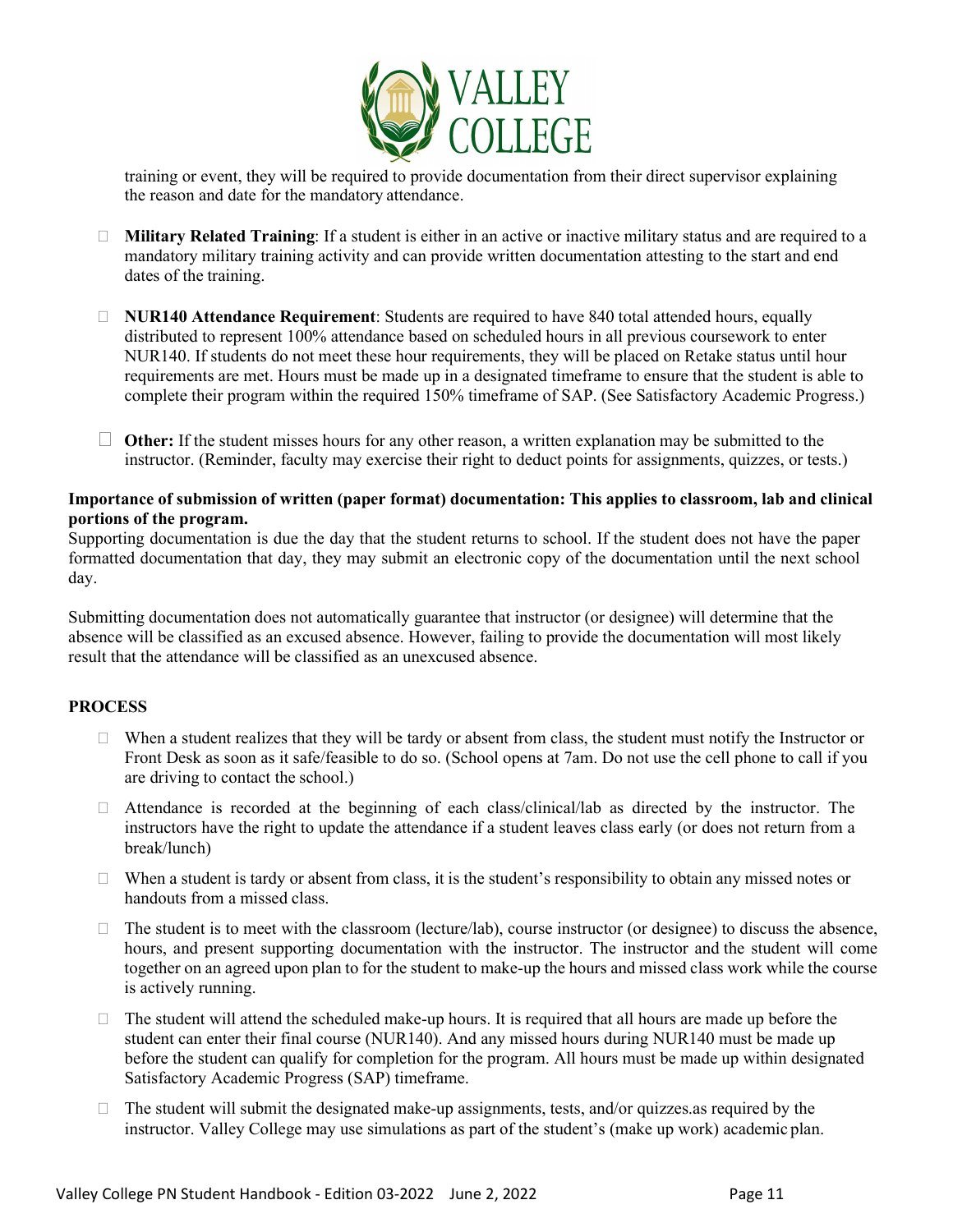

Consequences for Absences

- Instructors are not required to admit students into the classroom after class has started. Students will be considered late if they arrive more than seven (7) minutes after the start time. For example, if class starts at 9:00 am, at 9:08 the student is considered late.
- Instructors will not admit late students into class during an exam/quiz even if it is within the seven minutes. Students will be required to wait to enter the class until the next break. Time missed will be counted as absent and will be required to be made up. Depending on documentation submitted, the time missed may be counted as unexcused.
- $\Box$  Participation points will be deducted which will likely affect the student's overall grade.
- $\Box$  There may be stricter requirements for missed tests than assignments or quizzes.
- $\Box$  The instructor will consider if the student has an excused or unexcused absence when making the decision to accept missed class work, quizzes, tests, or skill competencies that were assigned/due on the dates the student was absent for class. The instructor has the right to impose point deductions for any work submitted after the original submission date regardless of an excused or unexcused absence classification. If the student is provided with a new submission date and fails to turn the work in by that date, the instructor may award a zero for the work.

## <span id="page-11-0"></span>Attendance Clinical:

(In this section, the general term absences or missed time is used. The instructor or designee will verbally or electronically notify the student if the time off was classified as an unexcused absence.)

- □ Simulations hold the same weight as clinicals in regard to attendance, tardiness, dress code, and attitude. Simulations are clinicals.
- Attending clinical orientation is mandatory. Missing clinical orientation will result in failure of the course. Patient safety is a high priority and a student who misses orientation to the facility misses valuable information needed to provide safe and effective care to their patients and therefore, will not be able to attend clinical.
- $\Box$  When reporting for a clinical, students are expected to come prepared: name badge, proper clean uniform/scrubs, stethoscope, pen, watch with second hand (and/or other items the clinical instructor deems necessary for that clinical site) and any homework that might be due. Students who show up unprepared or late will be sent home and this will count as an unexcused absence. Students will have to make up the missed hours and assignments.
- $\Box$  Student must arrive to clinical on time and stay the duration of the entire clinical. Students will sign in and out of the clinical just like they do in the classroom. Being late or leaving a clinical early will be considered a missed clinical day and the student may fail the course. Clinicals are set up well in advance and Valley cannot guarantee clinical make-up time. The student must follow the same protocols for contacting the instructor and/or school if he/or she knows they will be tardy or absence from the clinical experience.
- $\Box$  Excused absence from a clinical must have proper documentation or it will be considered unexcused. Even with excused documentation students must make-up clinical time for successful completion of the class/program.
- $\Box$  Clinical assignments are important for administering safe nursing care to the assigned patients and are necessary to measure student's attainment of the course and clinical objectives. Failure to hand in these clinical assignments when due may result in an unsatisfactory clinical grade and potential failure of the

Valley College PN Student Handbook - Edition 03-2022 June 2, 2022 Mage 12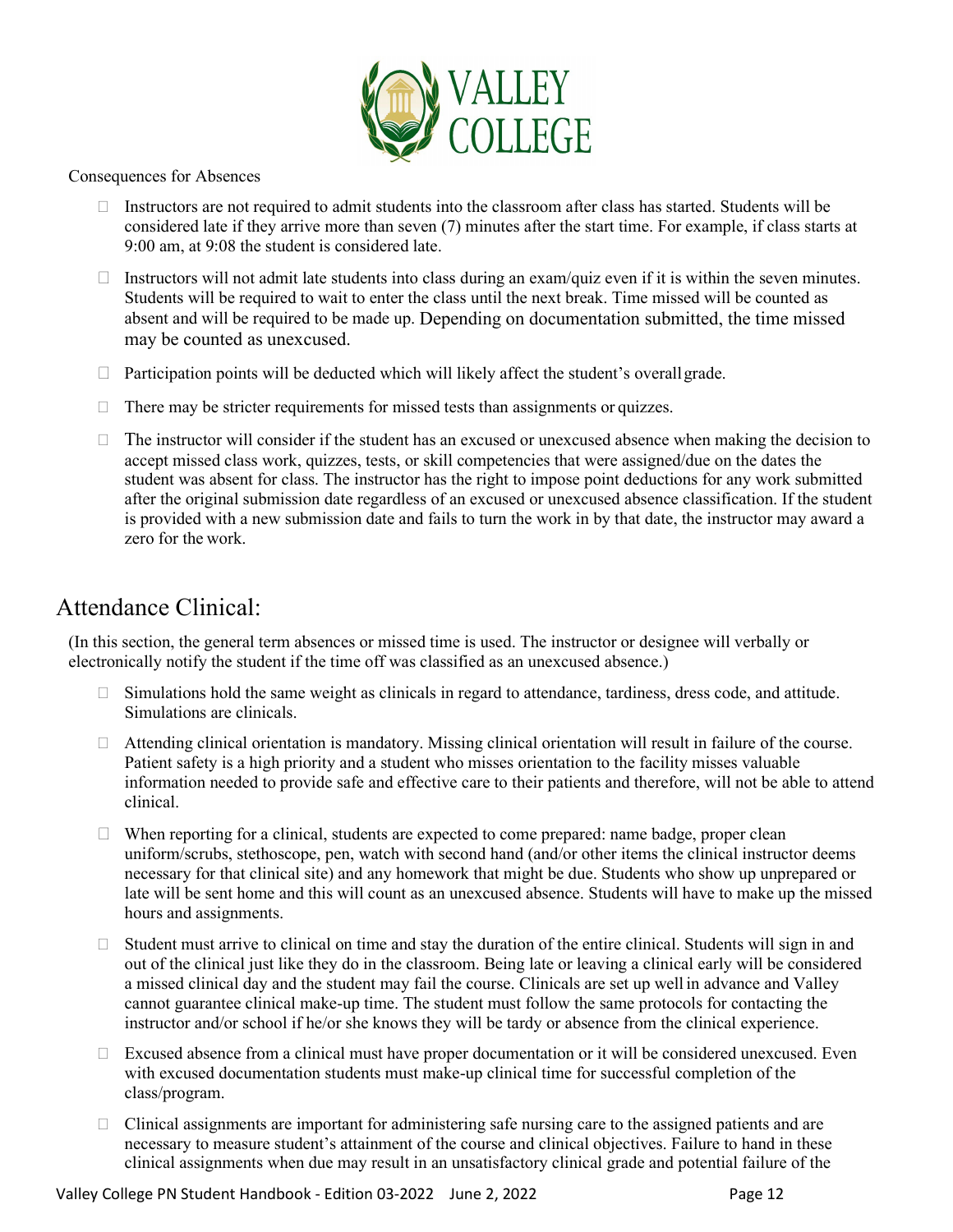

course.

- $\Box$  If the student fails the clinical aspect of a course, for any reason, the student must repeat the theory and clinical component to successfully pass the course. After two failures of any of the nursing courses, the student will have failed the Practical Nursing Program. There are NO REFUNDS for completed course work.
- **Bereavement**: If a student must miss class to attend a funeral, the student must bring in a document of verification of funeral. Time absent for bereavement may not exceed three days.
- **Court and or Legal Appearance**: When a student is subpoenaed to appear in court, the time missed from class/clinical/lab will be counted as being absent. The documentation may be any paper form of documentation there is/was a court order requirement for that may include, but not limit to, Jury Duty, Order to Appear, Subpoena,
- **Medical Emergencies**: A doctor note demonstrating that the student had to personally see a healthcare provider, or, if a parent, spouse, child, or other dependent required medical care that also required the student's attendance and/or transportation to the medical facility.
- **Work Related Mandatory Training**: If a student is required to attend a work-related mandatory training or event, they will be required to provide documentation from their direct supervisor explaining the reason and date for the mandatory attendance.
- **Military Related Training**: If a student is either in an active or inactive military status and are required to a mandatory military training activity and can provide written documentation attesting to the start and end dates of the training.
- **NUR140 Attendance Requirement**: Students are required to have 840 total attended hours, equally distributed to represent 100% attendance based on scheduled hours in all previous coursework to enter NUR140. If students do not meet these hour requirements, they will be placed on Retake status until hour requirements are met. Hours must be made up in a designated timeframe to ensure that the student is able to complete their program within the required 150% timeframe of SAP. (See Satisfactory Academic Progress.)
- **Other:** If the student misses hours for any other reason, a written explanation may be submitted to the instructor. (Reminder, faculty may exercise their right to deduct points for assignments, quizzes, or tests.)

#### **Consequences of Absence**

Core Nursing Classes – with the NUR prefix and have Clinical hours have strict attendance policies and make-up time may be restricted or not available. A student must contact their clinical site and their instructor prior to their expected absence including if they will be late arriving to work. A written excuse is generally required. The Clinical sites dictate when (if any) clinical hours can be made up at their sites. Even though

make-up hours may be made up at the campus by using simulations, the student loses the value working in the clinical setting. Points may be deducted from the student final course grade for missed time at the Clinical site.

#### **Attendance Check Points: 95% Attendance Policy goes in effect for students starting in the program on November 8, 2021. Student who were enrolled in the program prior to this date will still adhere to the attendance policy that was in effect when they enrolled in the program.**

The Practical Nursing students' attendance is closely monitored by the PN staff. Check points have been established to review each student's attendance percentage throughout their program. If a student's attendance drops below a 95% cumulative rate, the instructor or designated staff member will meet with the student to determine an attendance make-up plan. If a student is chronically absent from classes or does not adhere to the agreed upon attendance plan,

Valley College PN Student Handbook - Edition 03-2022 June 2, 2022 Mage 13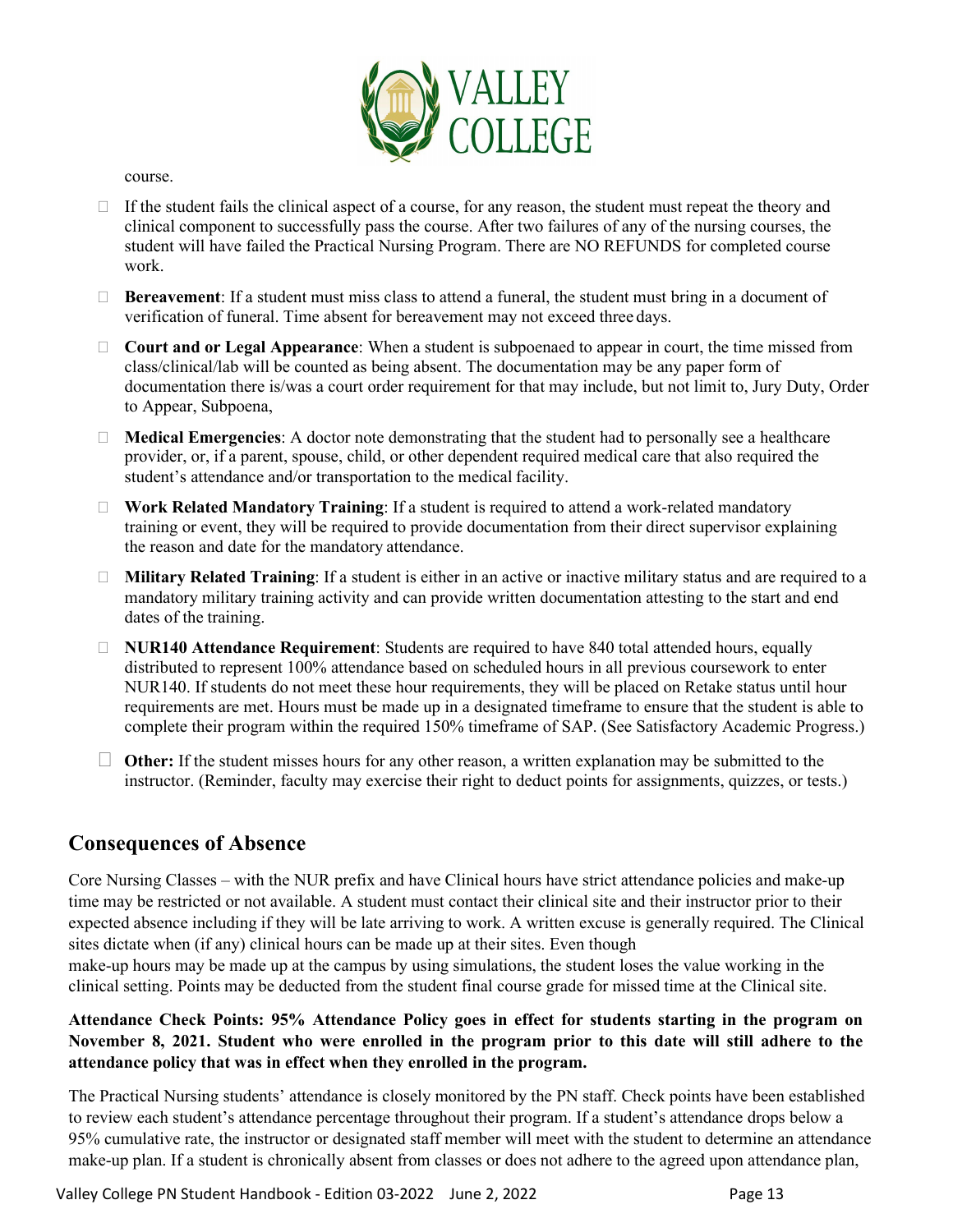

the student may be withdrawn from the Practical Nursing program.

Students are required to have 840 total hours of attended hours, equally distributed to represent 100% attendance based on scheduled hours in all previous coursework to enter NUR140. If students do not meet these hour requirements, they will be placed on Retake status until hour requirements are met. The students will be provided with more information regarding the requirements on making up hours during a student academic coaching session prior to when they are placed in the Retake status. If the student does not make up the missing hours within the designated make-up time, the student may be withdrawn from the Practical Nursing program. Failing to start the NUR140 class as scheduled will result in the student not completing their program by their contracted date.

## <span id="page-13-0"></span>Grading System:

Generally, all tests and assignments are graded against a 100% score. Sixty percent (60%) is the minimum passing grade. The instructor does have the option of offering the student who fails to obtain 60% score on a test or a major graded assignment the opportunity to complete extra credit work to show that he or she has a better understanding of the course material. All extra credit work must be submitted within two days after it is assigned. Students who fail to achieve a passing grade for the course will be required to repeat the entire course and will incur a Course Retake fee. (See Tuition) The Practical Nursing has a stricter grading scale for certain courses.

For a student to successfully complete a nursing course and progress to the next course, the student will need to achieve an average of 78% on all assessments (tests, quizzes) and homework. Each student will be provided with a syllabus that illustrates the different types of assessments for each course and they will include a series of activities that could include tests/quizzes, in-class assignments, out-of-class assignments, class participation, lab competencies, and clinical competencies.

In addition, students must pass all skills test-outs with a satisfactory rating within 3 attempts and must pass all Clinicals. The details regarding the grade scale for the clinical/preceptorship is discussed in the Practical Nursing Program Description section found later in the catalog. **To successfully pass a class with a NUR prefix, the students will need to achieve a 78% or better.**

| Grade | Pts. | Description      | Counts in Calculation for GPA |
|-------|------|------------------|-------------------------------|
|       | 4.0  | 93 to $100\%$    | Yes                           |
| -B    | 3.0  | 85 to 92%        | <b>Yes</b>                    |
| C     | 2.0  | 78 to 84%        | <b>Yes</b>                    |
| $F^*$ | 0.0  | Less than $78\%$ | Yes                           |

All other courses follow the traditional grading scale (These courses do not have the NUR prefix)

| Pts. | Description    | Counts in Calculation for GPA |
|------|----------------|-------------------------------|
| 4.0  | 90 to $100\%$  | Yes                           |
| 3.0  | 80 to 89%      | Yes                           |
| 2.0  | 70 to 79%      | Yes                           |
| 1.0  | 60 to $69\%$   | Yes                           |
| 0.0  | $59\%$ or less | Yes                           |
|      |                |                               |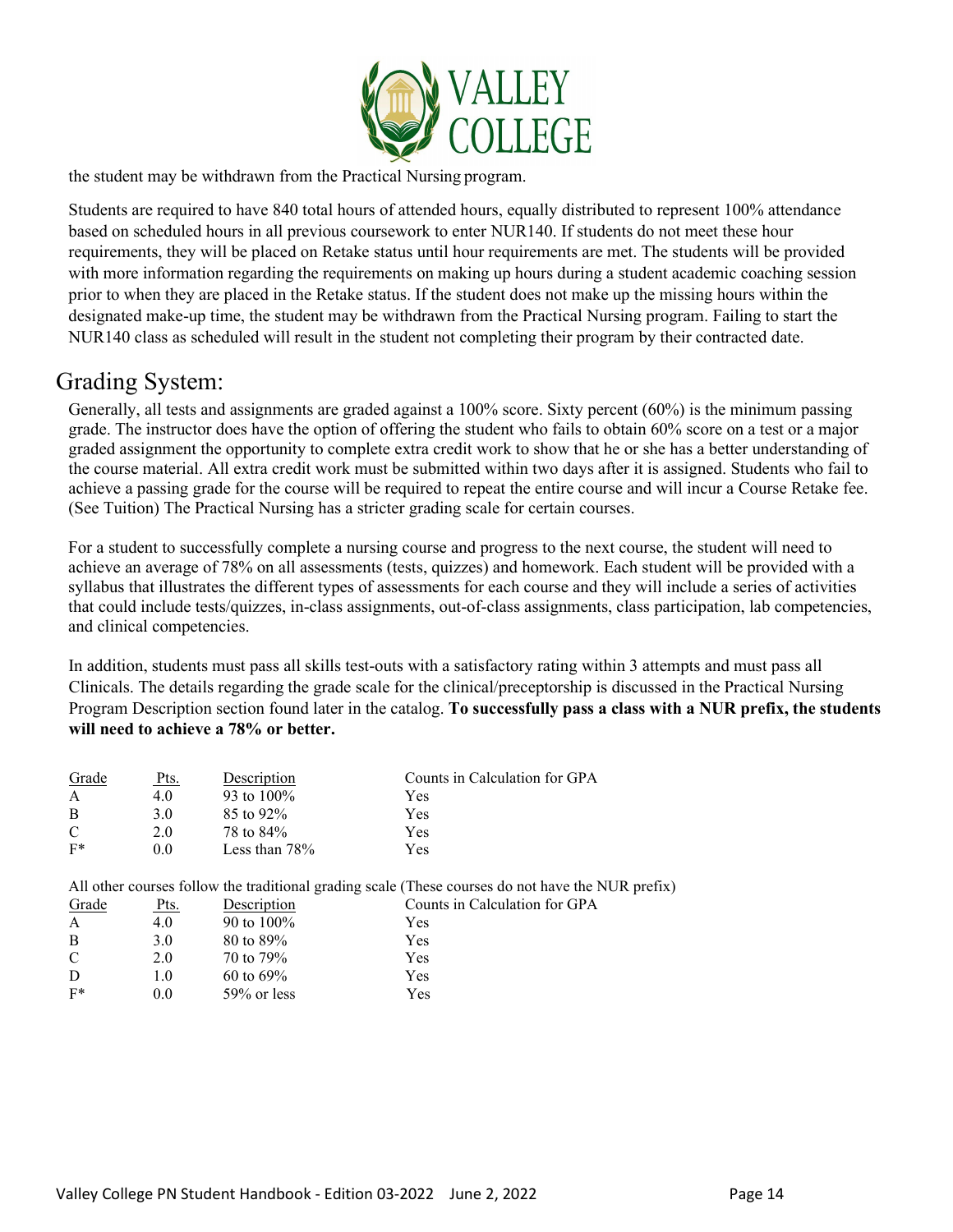

## **Clinical Evaluations:**

Students will be evaluated at each clinical. Clinical evaluations are graded as follows:

| $P +$<br>Pass Plus          | The student performance exceeds expectations for passing the clinical based nursing procedure, which<br>could include patient care, fundamental, base, and specialized nursing skills. Student teamwork,<br>professionalism, patient and nursing team communication, patient education, and empathy exceeds<br>expectations. Finally, student growth and the ability to execute nursing processes, procedures, and<br>activities associated within the scope of practice of an PN exceeds expectations.                                                                                                                                                                         |
|-----------------------------|---------------------------------------------------------------------------------------------------------------------------------------------------------------------------------------------------------------------------------------------------------------------------------------------------------------------------------------------------------------------------------------------------------------------------------------------------------------------------------------------------------------------------------------------------------------------------------------------------------------------------------------------------------------------------------|
| P<br>Passing<br>Performance | The student performance demonstrates capable, safe, sanitary, empathetic, and patient-centric care<br>based on previously learned skills. Student also demonstrates capable and effective levels of<br>fundamental, base, and specialized nursing skills. Student demonstrates effective and capable levels of<br>teamwork, professionalism, patient and nursing team communication, patient education, and empathy.<br>Finally, student demonstrates growth and an increasing ability to execute the process, procedures, and<br>activities that are within the scope of practice of an PN.                                                                                    |
| Improvement<br>Required     | The student performance is below satisfactory levels of capable, safe, sanitary, empathetic, and<br>patient-centric care based on previously learned skills. Student demonstrates below satisfactory levels<br>of fundamental, base, and specialized nursing skills. Student demonstrates below satisfactory levels of<br>effective and capable levels of teamwork, professionalism, patient and nursing team communication,<br>patient education, and empathy. Finally, student demonstrates minimal to below satisfactory levels of<br>growth and an increasing ability to execute the process, procedures, and activities that are within the<br>scope of practice of an PN. |
| F<br>Failing                | The student does not perform any level of capable, safe, sanitary, empathetic, and patient-centric care<br>based on previously learned skills. Student does not demonstrate any level of fundamental, base, and<br>specialized nursing skills. Student does not demonstrate effective and capable levels of teamwork,<br>professionalism, patient and nursing team communication, patient education, and empathy. Finally,<br>student does not demonstrate growth or an ability to execute the process, procedures, and activities<br>that are within the scope of practice of an PN.                                                                                           |

#### **Laboratory Evaluations:**

All Lab Skills Test Outs are graded on a pass/fail basis. Students will be given 3 attempts to pass. If student does not pass by the 3rd attempt, student will fail the course. Practice is essential before testing out and peer to peer practice is highly recommended. Students must pass the lab skill test out prior to performing the skill at clinical.

## **Policy for Testing (Exams):**

- $\Box$  Students need to follow the syllabus and class schedule for each course
- $\Box$  Once an exam has begun students will not be allowed in the room and must wait until the exam is over or the next break, at which point student must follow the make-up procedure
- Quizzes may not be a part of the syllabus and may or may not be announced in advanced
- $\Box$  It is the student's responsibility to come prepared to take exams and quizzes
- $\Box$  If an exam is missed due to an absence the student must be prepared to take the exam on the first day of return to school unless alternative arrangements have been made with the instructor. Students may be required to provide documentation regarding absence: failure to do so may result in a zero for the exam
- □ Students are expected to keep record of their exams, quizzes, and homework grades to calculate their academic standing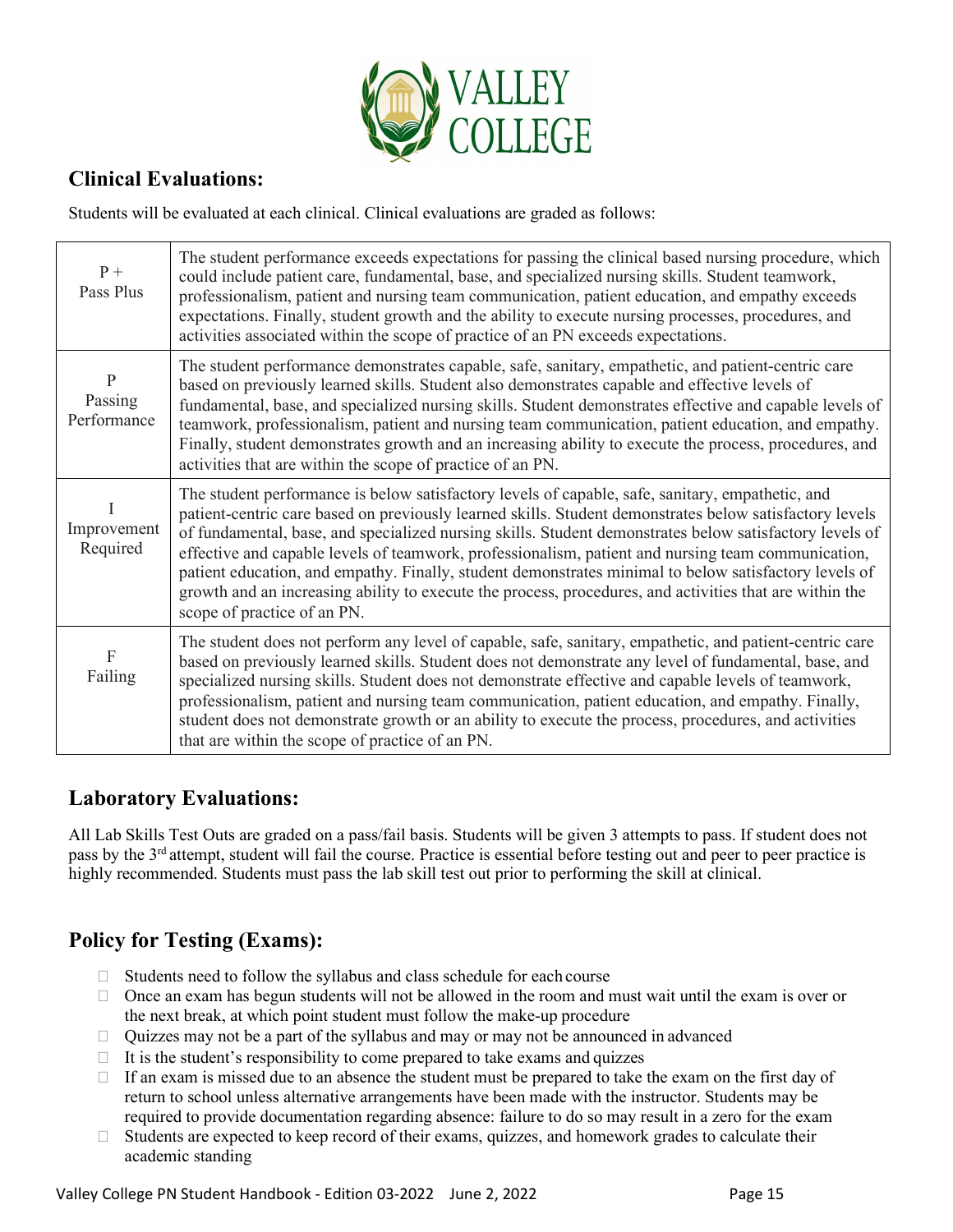

- $\Box$  There will be no extra credit points on exams, quizzes or final exams awarded in NUR classes
- $\Box$  Students must study material in a way conducive to retaining learned knowledge as content may be retested on at any time during the program
- $\Box$  Students may be requested by the instructor to move or be reassigned to a particular/different seat for testing
- $\Box$  During the exam/quiz's students will not be allowed to leave the room
- $\Box$  For MATH exams/quiz's students must show their work or no credit will be given
- $\Box$  Instructors will not review exams/quizzes until all students have taken the exam/quiz
- $\Box$  Cell phone use during any exam/quiz or review of exam/quiz will be considered academic dishonestly and student will receive a zero for that exam/quiz.
- $\Box$  Students are required to score a minimum score  $900<sup>1</sup>$  $900<sup>1</sup>$  $900<sup>1</sup>$  on the HESI-LPN Exit Exam to successfully pass the NUR140 course.

## <span id="page-15-0"></span>Student Code of Conduct:

Valley College's Code of Conduct can be viewed in its entirety in the Catalog (Valley College website at [https://www.valley.edu\)](https://www.valley.edu/).

The College expects mature behavior. Regulations governing student conduct and activities are based on the premise that attending class in an environment conducive to learning is the right of each student. A student is subject to suspension or termination for conduct that disrupts the teaching or administrative activities of the College or interferes with the rights of the campus community. Examples of conduct considered unsatisfactory under these standards include but not limited to dishonesty, failure to comply with college policies, procedures and regulations, or with the directions of college officials acting in performance of their duties, harassment, physical or verbal abuse of any person on campus or at college functions, and theft of or damage to college property or to property on campus belonging to any member of the campus community.

Valley College aims to provide students with comprehensive training and education necessary for entry into professional employment. In accordance with the Valley College Values of Integrity, Effectiveness, Leadership, Teamwork, and Growth, students are expected to adhere to the following code of conduct to ensure a professional atmosphere and positive learning experience.

Rules and regulations governing student conduct are based on the premise that attending class in an environment conducive to learning is the right of each student. The Student Code of Conduct is the set expectations regarding professionalism, attitude, appearance, academic integrity, attendance, classroom conduct, and course expectations. Students have the right to a professional, non-discriminatory, non-violent, harassment free, and drug, alcohol, and tobacco free environment. Adherence to the Student Code of Conduct is expected of all students, and any violation will be subject to disciplinary action.

Students are expected to interact with colleagues and peers in a polite and respectful manner. Students are expected to display characteristics such as respect, organization, prioritization, efficiency, and positivity. Students are also required to follow classroom rules established by their instructor. These rules could address but may not be limited to communication, format and structure of assignments, formal assessments, remote learning guidelines, and conduct. Abiding by the following rules and meeting the required expectations will result in the professional appearance and conduct required at Valley College.

<span id="page-15-1"></span> $1$  Effective with the November 29, 2021 start. Students who started prior to November 29, 2021 must earn at least a 850 score on the HESI-PN Exit Exam.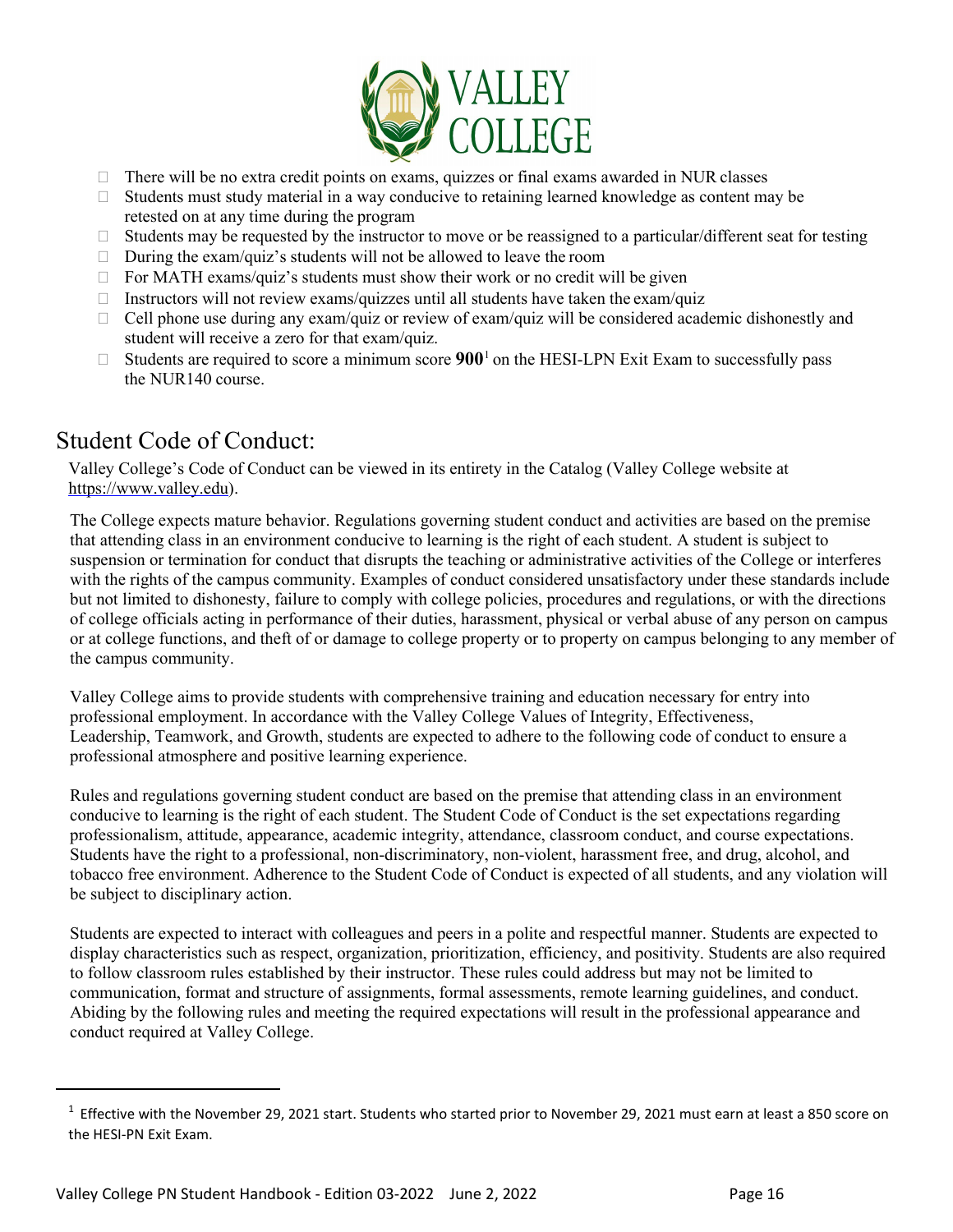

### **Classroom Rules:**

In addition to the statements above, each instructor will distribute or post specific class rules and expectations for their class. For courses with require more specific lab-based activities and assignments (skill-based procedures), the instructor will distribute or post more specific standard operation procedures or safety procedures that must be followed. In remote learning settings, the instructor may distribute or post rules specific on any live sessions, Programs that have clinicals or externships have more specific student handbooks that discuss the Code of Conduct expectations that must be followed when the student is off campus and at those sites.

Classroom Rules and Expectations that are commonly observed in all Valley College campus' programs include:

Students are expected to:

- Be present for the entire class.
- Keep cell phones off or on vibrate.
- Beverages and food are not permitted in any lab classes.
- Beverages may be allowed in lecture rooms as long as they are in a container with a lid.
- · Tobacco usage is restricted in the classrooms and at all school events except for in designated smoking areas at each campus.
- Take all personal, valuable items when leaving the room.
- Refrain from profane or obscene language and any unprofessional verbiage in the classroom, lab or clinical setting.
- Follow verbal and written instructions in the classroom, lab and clinical settings.
- Communicate and exhibit a positive attitude, good judgment, and respect for faculty, staff, and peers.
- Display professional behavior and demeanor when offsite on school sponsored functions such as field trips, community service activities or other school functions.
- · If in a remote learning setting and participating in a live session, the student must be in an environment conducive to learning. The student cannot be at work, driving a car, or otherwise not fully participating in class.

#### **Clinical Rules:**

In addition to the statements above, students participating in off-site clinicals are expected to:

- Follow requirements of each clinical site regarding parking, storing of belongings, utilizing designated rooms for pre- and post-conference, usage of staff break rooms, cafeterias, microwaves, and refrigerators.
- Students are not permitted to leave the premises until the clinical has been concluded. Lunch is to be eaten on premises in approved locations only. Food is not permitted to be delivered to the site or dropped off by an outside visitor.
- Students are not permitted to leave the floor without getting prior approval from the instructor.
- Smoking is prohibited while on the grounds of a clinical site.
- Cell phone use is prohibited on the floor and can only be used with instructor approval in designated locations. If the student is *caught* using a cell phone without approval/permission, at clinicals, the student may be asked to leave the site for that day. This will be marked as an unexcused absence.
- Refusal to perform any type of patient care as directed by the instructor will result in dismissal from the clinical site and count as an unexcused absence. This refusal will reflect in the student's clinical grade and may result in further disciplinary action at the discretion of the Practical Nursing Administrator.
- If students exhibit any behaviors of speech that jeopardizes the relationship that Valley College has with the clinical site, the student may be removed from the program.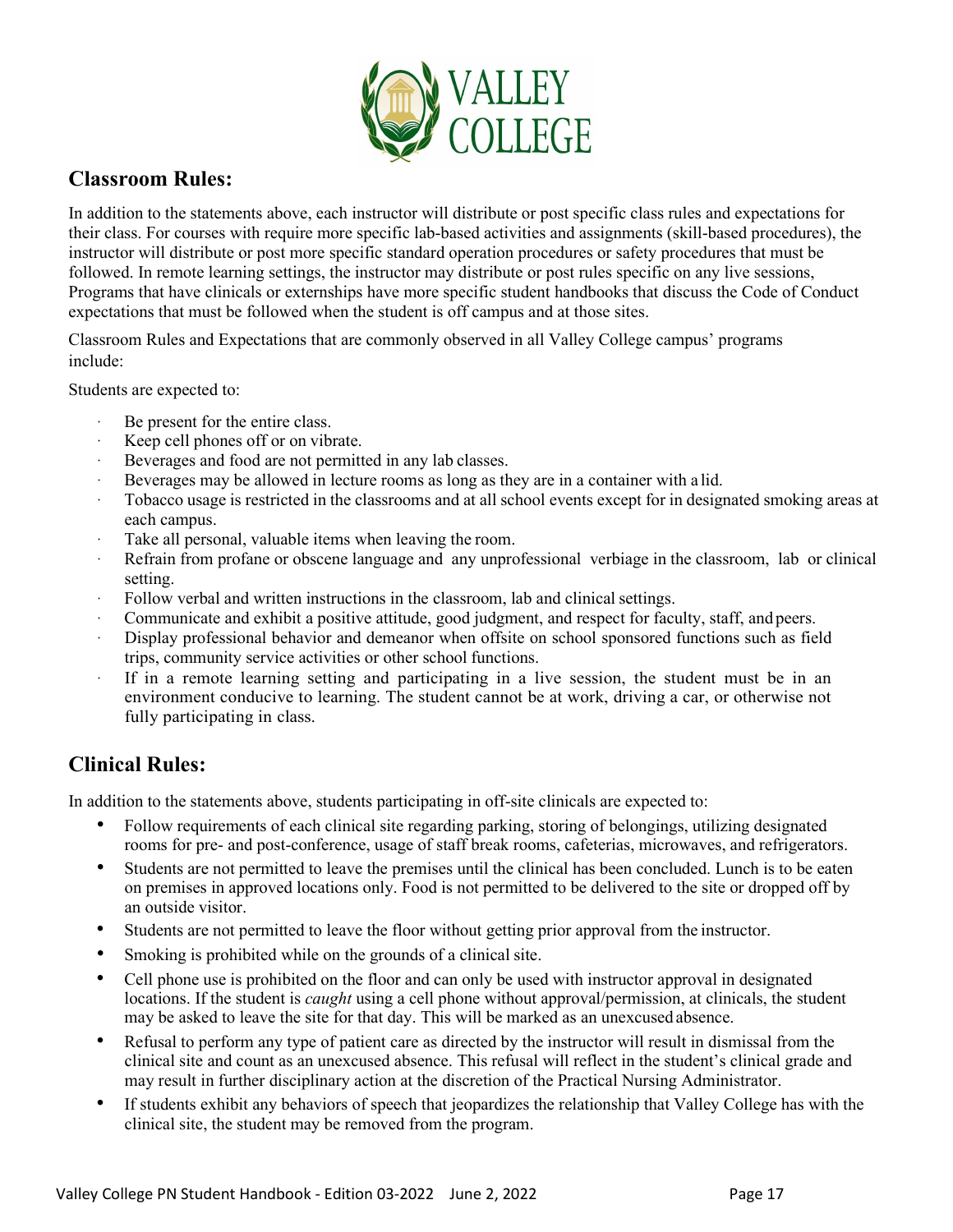

### **Student Dress Code:**

Valley College students are preparing for various careers in a workforce. Students are encouraged to reflect the proper image of their future careers by dressing appropriately and should also be aware that excessive visible body piercing, and extreme hairstyles may inhibit their career opportunities. Valley College also considered student and patient safety when establishing their dress code standards. Students are expected to wear the appropriate Valley College Uniforms during normal class times. **The Valley College uniform (scrub top and bottom) is light blue in color with a white lab coat. The uniform is purchased through the College during the first weeks of classes[2](#page-17-0) .** Failure to adhere to the Dress Code upon warning may be grounds for termination. Questions pertaining to the Dress Code should be addressed to the Campus Director and or the Practical Nursing Program Administrator.

Classroom: Students will promote a professional atmosphere in the nursing program and will be required to follow the rules:

- Uniform scrub attire must fit properly so the midriff and buttocks are not shown while engaging in normal activities and exercises. Bottoms should not excessively touch the floor and tops should not expose cleavage.
- Students are to always wear school identification badges when in the school, lab/classroom and at the clinical setting.
- Faculty members may provide more specific standards for shoes. Students should wear either black, brown, blue, or white (Solid Color) leather covered shoes (nursing shoes), tennis shoes, or solid "Croc" style shoes (no holes). Shoes must be closed heel and closed toed. Shoes need to be waterproof/water-resistant. No slide-in shoes, no mesh shoes, no crocs with holes.
- Lab coats is the acceptable article of clothing that is worn over the uniform. If the student wants to wear an additional layer of clothing with long sleeves. such as a sweater or sweatshirt, it must be worn under the lab coat. NO HOODIES are permitted. Students must follow the dress code policy at their clinical sites.
- Hair: Hair color must be of naturally occurring color tones with no extreme color of dye-effects. Hair must be worn up and off the shoulder and contained (secured). It may not fall below the shoulder.
- The only permitted head-coverings are surgical caps and hair-wraps that in no way resemble a bonnet, du-rag or outside hat. The color must be limited to white, blue, or black. The head-coverings must be a solid color. Headcoverings may not be printed or striped. Head coverings worn consistently for religious reasons are acceptable. Faculty have the final decision of the appropriateness of head-coverings.
- In accordance with professional workplace expectations, tattoos not covered by appropriate clothing will need to be covered with either a sleeve, band aid or bandage material so they are not visible in the classroom, lab, clinical setting, or any other function organized by Valley College.
- Any facial piercings must be removed and/or plugged while in the classroom, lab, clinical setting, and any other function organized through Valley College. The plugs must be removed from gauged ears while in the classroom, lab, clinical setting, and any other function organized through Valley College.
- The CDC (Center for Disease Control) recommends NO artificial nails or extensions. Valley College Practical Nursing Diploma Program will also adhere to this recommendation. Furthermore, nails must be kept short and not extend beyond the tips of the fingers. Only clear or pale nail polish is allowed with no visible chips.
- Please be respectful of perfume, oils and or cologne in the classroom regarding other students with allergies.

Lab: Follow the above dress code.

• Only an engagement/wedding band is permitted in labs. Earrings: only 1 per ear and studs only in labs.

Valley College PN Student Handbook - Edition 03-2022 June 2, 2022 Mage 18

<span id="page-17-0"></span><sup>&</sup>lt;sup>2</sup> In rare circumstances, the instructors may approve a student to wear a uniform other than a Valley College's at the campus, but the student must have notified the instructor first.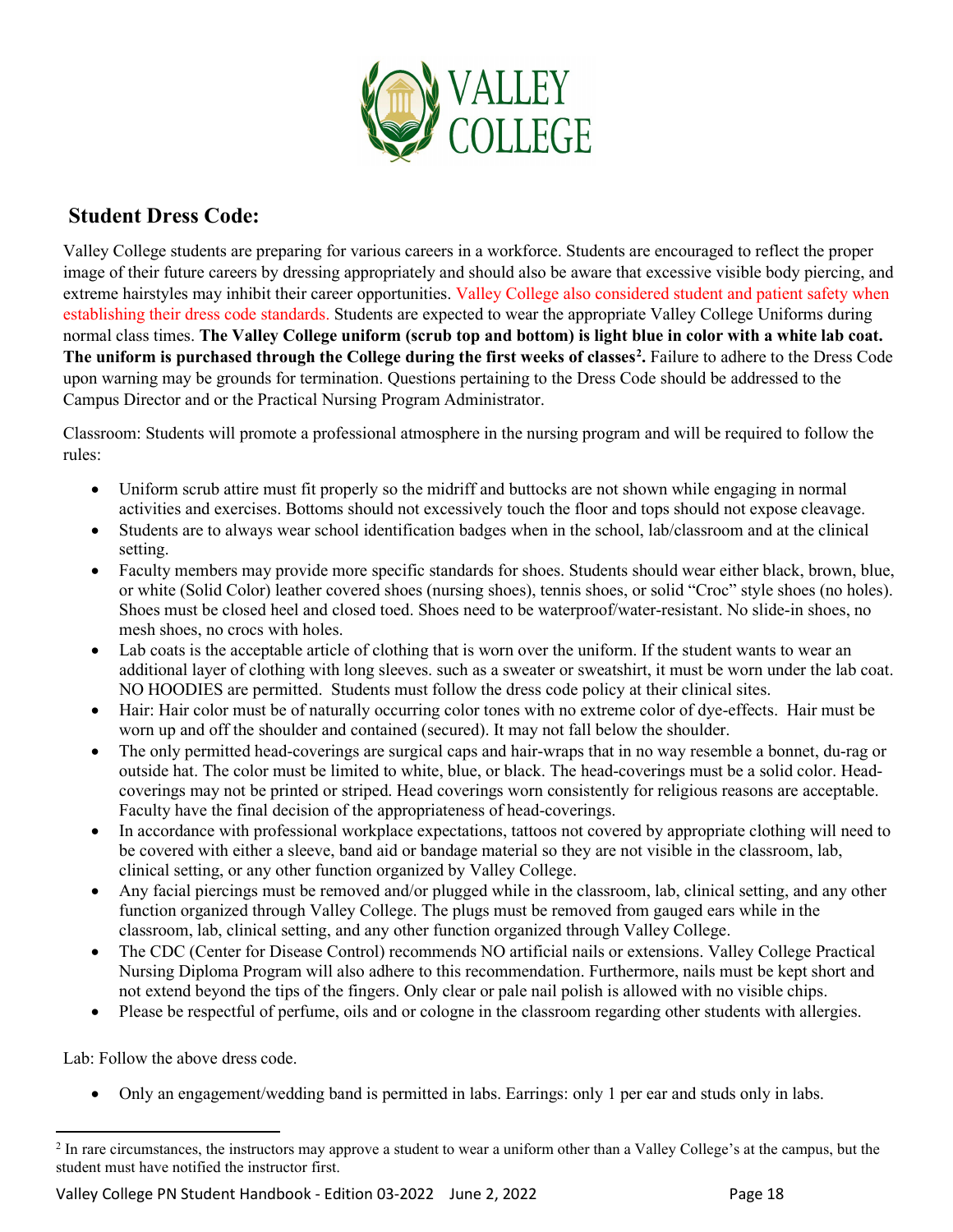

- Please be respectful of perfume, oils and or cologne in the lab regarding other students with allergies.
- Students must show up to test outs prepared for the test out: proper uniform scrub, watch with a second hand, stethoscope (when appropriate) or they may not be tested out and this will be considered a failure for that test out.

Clinical: Follow the above dress code.

- Students not wearing a Valley College school identification badge at clinical sites, unless specifically directed otherwise by the clinical site, will be sent home and this will be counted as a missed day.
- Only an engagement/wedding band is permitted in clinical and lab. Earrings: only 1 per ear and studs only for clinical.
- No false eyelashes are to be worn at clinical.
- No perfume or cologne or oils are to be worn at clinical.
- When reporting for a clinical, students are expected to come prepared: name badge, proper clean uniform/scrubs, stethoscope, pen, watch with second hand (and/or other items the clinical instructor deems necessary for that clinical site) and any homework that might be due. Students who show up unprepared or late will be sent home and this will count as an unexcused absence. Students will have to make up the missed hours.

#### Casual Days:

The Campus Director may allow students to have casual or theme dress days. Safety and professionalism are always a consideration. The wearing of torn or badly frayed jeans, shorts, t-shirts (or other shirts/sweatshirts) with messages, tank tops, and open-toed shoes, open-heel shoes or shoes with holes are never permitted.

#### Code of Conduct:

Students must also follow the behavior guidelines outlined by the Ohio Board of Nursing as listed below:

The following information represents an excerpt on student behavior guideline. This information can be found on the OBN website at [www.nursing.ohio.gov.](http://www.nursing.ohio.gov/)

OBN rule 4723-5-12 OAC Program Policies:

**(1)** A student shall, in a complete, accurate, and timely manner, report and document nursing assessments or observations, the care provided by the student for the patient, and the patient's response to that care.

**(2)** A student shall, in an accurate and timely manner, report to the appropriate practitioner errors in or deviations from the current valid order.

**(3)** A student shall not falsify any patient record, or any other document prepared or utilized in the course of, or in conjunction with, nursing practice. This includes, but is not limited to, case management documents or reports, time records or reports, and other documents related to billing for nursing services.

**(4)** A student shall implement measures to promote a safe environment for each patient.

- **(5)** A student shall delineate, establish, and maintain professional boundaries with each patient.
- **(6)** At all times when a student is providing direct nursing care to a patient the studentshall:
	- (a) Provide privacy during examination or treatment and in the care of personal or bodily needs; and
	- (b) Treat each patient with courtesy, respect, and with full recognition of dignity and individuality.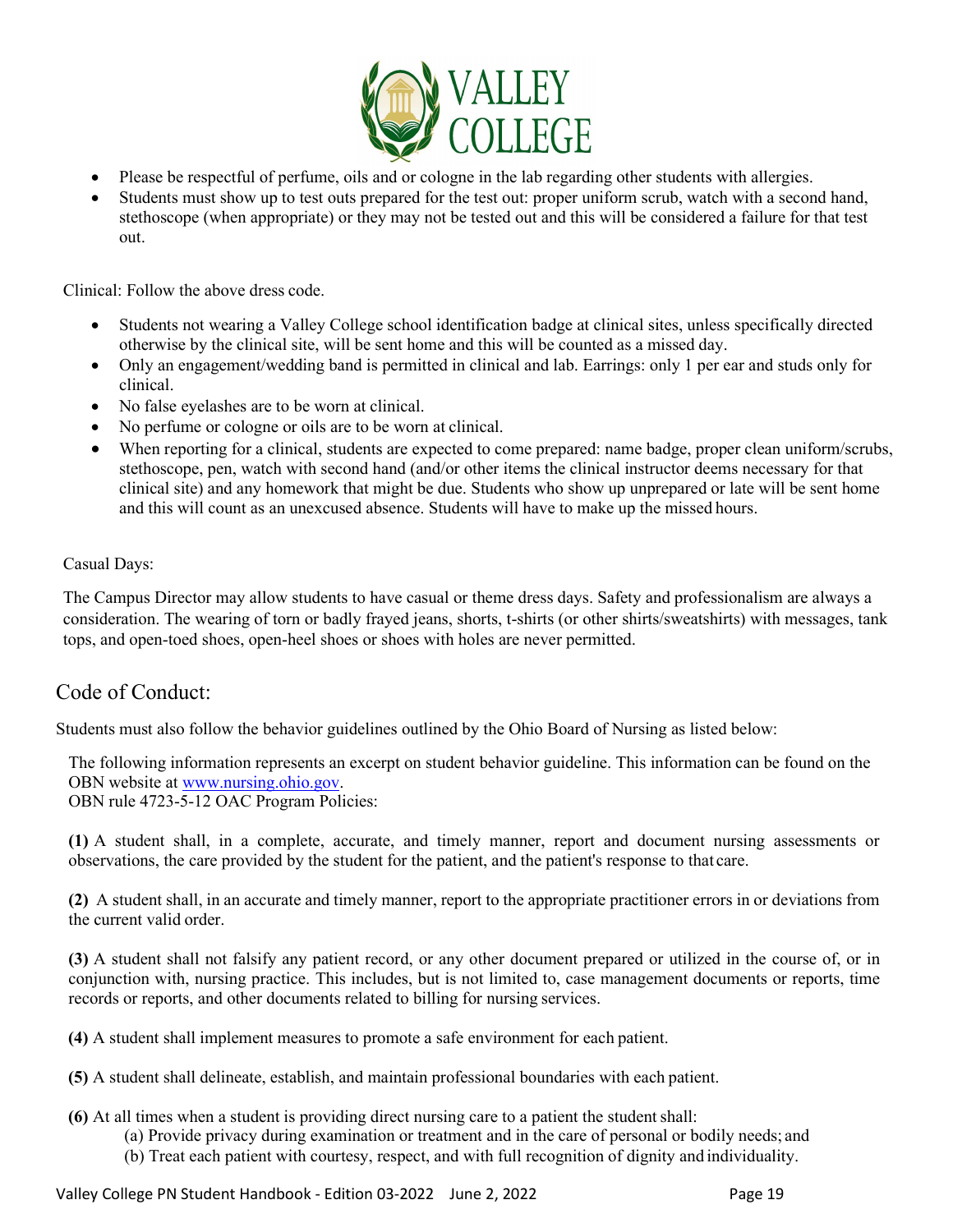

**(7)** A student shall practice within the appropriate scope of practice as set forth in division (B) of section [4723.01](http://codes.ohio.gov/orc/4723.01) and division  $(B)(20)$  of section [4723.28](http://codes.ohio.gov/orc/4723.28) of the Revised Code for a registered nurse, and division (F) of section [4723.01](http://codes.ohio.gov/orc/4723.01) and division (B)(21) of section [4723.28](http://codes.ohio.gov/orc/4723.28) of the Revised Code for a practical nurse;

**(8)** A student shall use universal and standard precautions established by Chapter 4723-20 of the Administrative Code;

**(9)** A student shall not:

(a) Engage in behavior that causes or may cause physical, verbal, mental, or emotional abuse to a patient;

(b) Engage in behavior toward a patient that may reasonably be interpreted as physical, verbal, mental, or emotional abuse.

**(10)** A student shall not misappropriate a patient's property or:

(a) Engage in behavior to seek or obtain personal gain at the patient's expense;

(b) Engage in behavior that may reasonably be interpreted as behavior to seek or obtain personal gain at the patient's expense;

(c) Engage in behavior that constitutesinappropriate involvement in the patient's personal relationships; or

(d) Engage in behavior that may reasonably be interpreted as inappropriate involvement in the patient's personal relationships.

For the purposes of this paragraph, the patient is always presumed incapable of giving free, full, or informed consent to the behaviors by the student set forth in this paragraph.

**(11)** A student shall not:

(a) Engage in sexual conduct with a patient;

(b) Engage in conduct in the course of practice that may reasonably be interpreted assexual;

(c) Engage in any verbal behavior that is seductive or sexually demeaning to a patient;

(d) Engage in verbal behavior that may reasonably be interpreted as seductive, or sexually demeaning to a patient.

For the purposes of this paragraph, the patient is always presumed incapable of giving free, full, or informed consent to sexual activity with the student.

**(12)** A student shall not, regardless of whether the contact or verbal behavior is consensual, engage with a patient other than the spouse of the student in any of the following:

(a) Sexual contact, as defined in section [2907.01](http://codes.ohio.gov/orc/2907.01) of the Revised Code;

(b) Verbal behavior that is sexually demeaning to the patient or may be reasonably interpreted by the patient as sexually demeaning.

**(13)** A student shall not self-administer or otherwise take into the body any dangerous drug, as defined in section [4729.01](http://codes.ohio.gov/orc/4729.01) of the Revised Code, in any way not in accordance with a legal, valid prescription issued for the student, or self-administer or otherwise take into the body any drug that is a schedule I controlled substance.

**(14)** A student shall not habitually or excessively use controlled substances, other habit-forming drugs, or alcohol or other chemical substances to an extent that impairs ability to practice.

**(15)** A student shall not have impairment of the ability to practice according to acceptable and prevailing standards of safe nursing care because of the use of drugs, alcohol, or other chemical substances.

**(16)** A student shall not have impairment of the ability to practice according to acceptable and prevailing standards of safe nursing care because of a physical or mental disability.

**(17)** A student shall not assault or cause harm to a patient or deprive a patient of the means to summon assistance.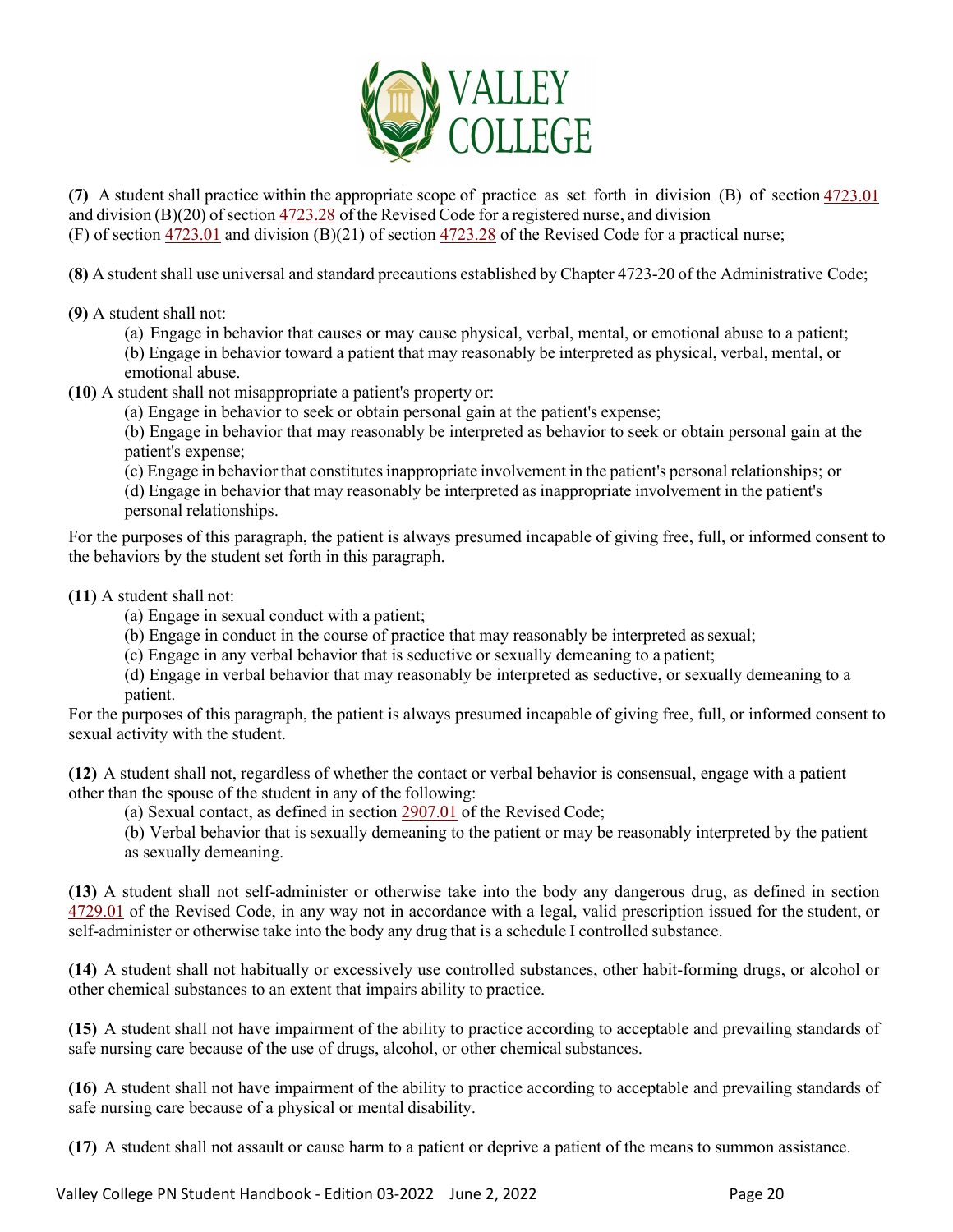

**(18)** A student shall not misappropriate or attempt to misappropriate money or anything of value by intentional misrepresentation or material deception in the course of practice.

**(19)** A student shall not have been adjudicated by a probate court of being mentally ill or mentally incompetent, unless restored to competency by the court.

**(20)** A student shall not aid and abet a person in that person's practice of nursing without a license, practice as a dialysis technician without a certificate issued by the board, or administration of medications as a medication aide without a certificate issued by the board.

**(21)** A student shall not prescribe any drug or device to perform or induce an abortion, or otherwise perform or induce an abortion.

**(22)** A student shall not assist suicide as defined in section [3795.01](http://codes.ohio.gov/orc/3795.01) of the RevisedCode.

**(23)** A student shall not submit or cause to be submitted any false, misleading or deceptive statements, information, or document to the nursing program, its administrators, faculty, teaching assistants, preceptors, or to the board.

**(24)** A student shall maintain the confidentiality of patient information. The student shall communicate patient information with other members of the health care team for health care purposes only, shall access patient information only for purposes of patient care or for otherwise fulfilling the student's assigned clinical responsibilities, and shall not disseminate patient information for purposes other than patient care or for otherwise fulfilling the student's assigned clinical responsibilities through social media, texting, emailing or any other form of communication.

**(25)** To the maximum extent feasible, identifiable patient health care information shall not be disclosed by a student unless the patient has consented to the disclosure of identifiable patient health care information. A student shall report individually identifiable patient information without written consent in limited circumstances only and in accordance with an authorized law, rule, or other recognized legal authority.

(26) For purposes of paragraphs  $(C)(5)$ ,  $(C)(6)$ ,  $(C)(9)$ ,  $(C)(10)$ ,  $(C)(11)$  and  $(C)(12)$  of this rule, a student shall not use social media, texting, emailing, or other forms of communication with, or about a patient, for non-health care purposes or for purposes other than fulfilling the student's assigned clinical responsibilities.

#### **Disciplinary Measures for Conduct Violations**

The Practical Nursing Administrator makes all final decisions regarding what constitutes a Code of Conduct violation. If a student violates a code conduct rule, the results of that infraction may include but isn't limited to:

- The student will have points deducted from their participation grade and/or be sent home. (Student will have to make up any miss time.)
- The student will receive a verbal counselling/coaching.
- The student will receive a written warning/coaching which may include an action plan.
- The student may be subject suspension or dismissal from the program.

The Practical Nursing Administrator can administer any of these consequences depending on the seriousness of the conduct violation. Any student behavior that has directly resulted in the loss of a clinical site for the Valley College will face immediate dismissal from the program.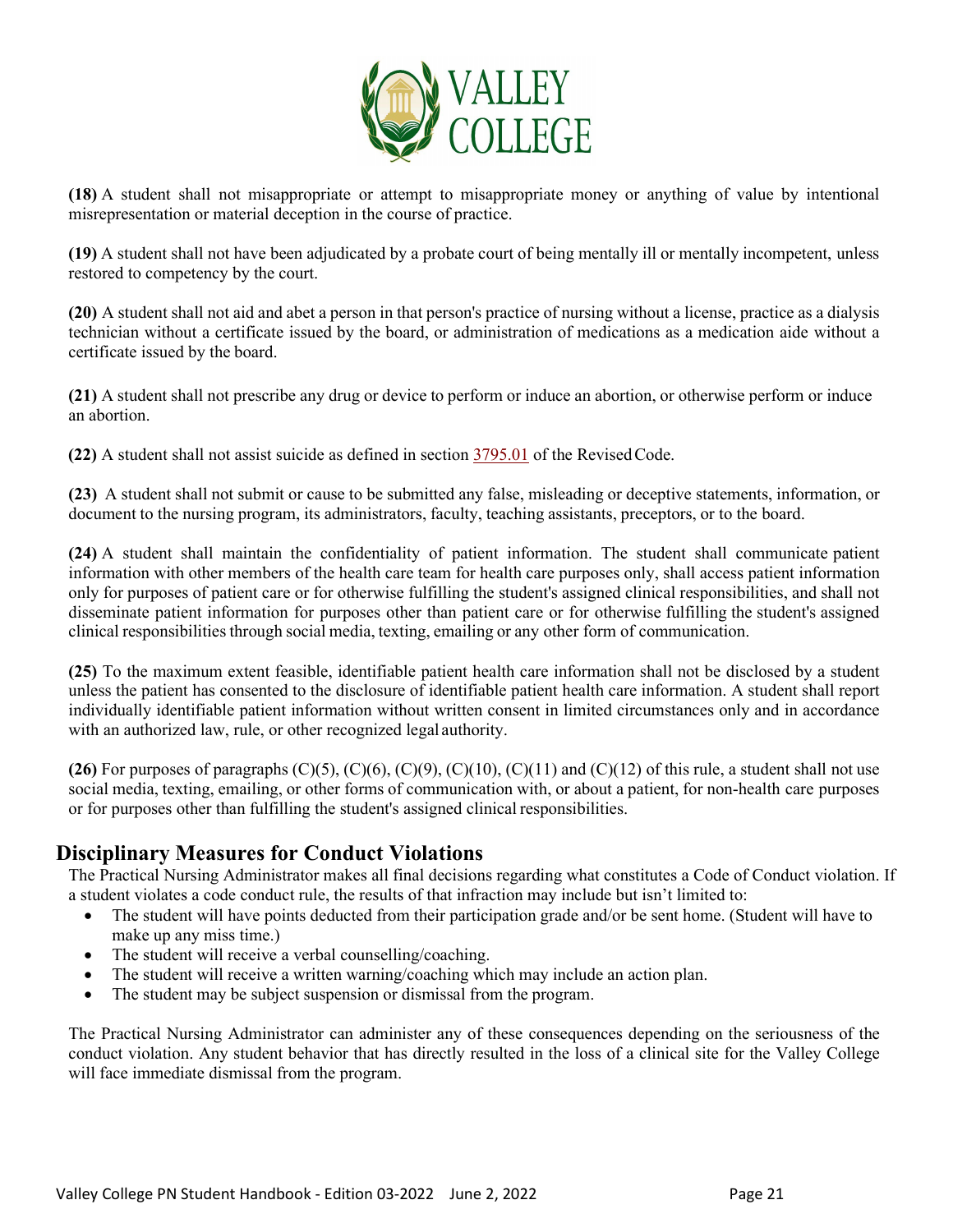

### **General Information**

## <span id="page-21-0"></span>Non-Discrimination, ADA and Equal Opportunity:

Students at Valley College can expect a campus free of discrimination based on race, color, religion, national origin, sex, sexual orientation, age, political affiliation or belief, veteran status, marital status, ethnic background, or disability. Valley College does not tolerate discrimination towards faculty, staff, students, or any other individuals associated with the company. Students are required to adhere to the campus nondiscrimination policy.

Valley College is committed to upholding the standards set forth in Section 504 of the Rehabilitation Act of 1973 and the Americans with Disabilities Act (ADA) of 1990 (together, the "Disability Laws"), and similar state laws, which are designed to eliminate discrimination against qualified individuals with disabilities. Valley College provides equal opportunity for qualified persons with disabilities. Valley College will make reasonable accommodations for a qualifying student with a disability, as appropriate. Accommodations must be formally requested by the student in writing. Such requests, along with supporting documentation, should be directed to the Campus Director. Online students may contact the Director, Online Division.

Valley College does not discriminate against any student or applicant based on race, color, religion, national origin, sex, sexual orientation, age, political affiliation or belief, veteran status, marital status, ethnic background, or disability. The College abides by these policies in the administration of its student admissions, financial aid and scholarships, career placement programs, as well as in all other student-related services and educational programs and opportunities. The Campus Director serves as the campus' Equal Opportunity Officer. Contact information is posted on the campus' Student Bulletin Board.

## <span id="page-21-1"></span>Student Resource Center and Virtual Library:

The student and staff Resource Room provides access the internet, Gale (Virtual) Library and the Virtual Librarian, and printed materials which may be used as supplemental reading for course work and for general background information. Students are requested to comply with the Resource Center rules. The College subscribes to the Gale Internet Library and the Virtual Librarian services. Log on information is provided to the student at Orientation. All students, faculty and staff have free access to these library services. Online training is available for users. Students who have suggestions for additions to the Resource Center or comments or its operation should address their comments to the Campus Director.

Valley College also offersthe services of a 24-hour a day 7-day a week Virtual Librarian. The following list of items represent the services provided to Valley Collegestudents:

- $\Box$  Act as the qualified Librarian for Valley College students;
- $\Box$  Assist and be available by phone, video or web conferencing for all accreditation activities, meetings and other communications;
- $\Box$  Provide asynchronous 7-day library online reference service by email, live-chat or web meetings, to all students, instructors and staff;
- $\Box$  Give oversight, manage, develop and curate the library, both its e-resources and services, ensuring it will meet all accrediting standards as chosen by the institution;
- $\Box$  Work with the college to ensure the purchase of appropriate e-resources to support the course content;
- $\Box$  Ensure there are library administrative processes, library policies, library budget and faculty and student training and instructional publications provided, and that assessments and improvements occur.

#### <span id="page-21-2"></span>**Tutorial Services:**

Tutoring services are available to all students. It is the student's responsibility to seek out opportunities for

Valley College PN Student Handbook - Edition 03-2022 June 2, 2022 Page 22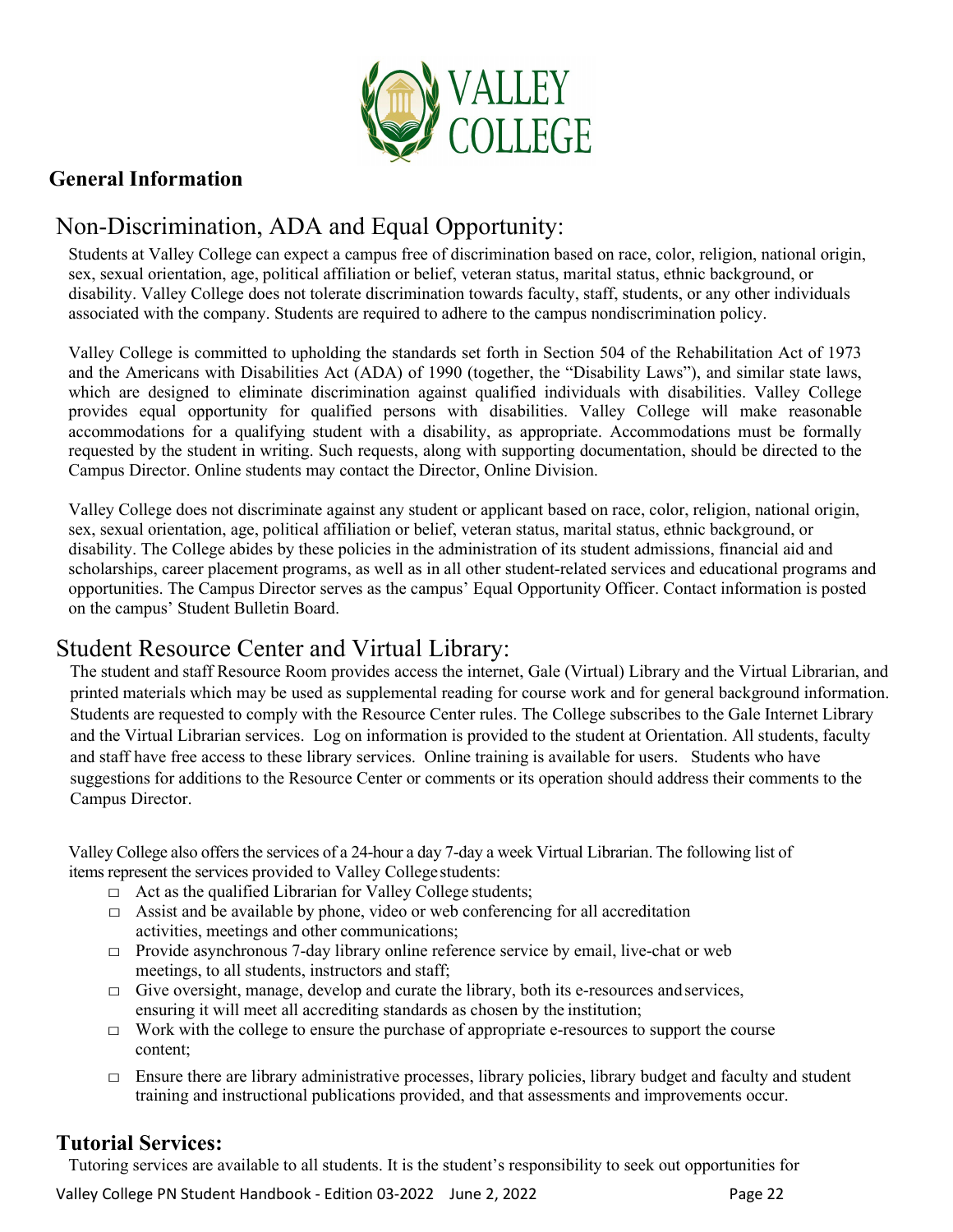

tutoring services from the classroom instructors.

#### **Emergencies and Illness:**

Students are expected to become familiar with all fire and other emergency evacuation routes and procedures. Evacuation routes are diagramed and posted in each classroom. The locations of fire extinguishers are also shown. A discussion of emergency procedures is conducted during class orientation.

During Orientation, the students will be instructed that if they feel like they are becoming ill at any time while on campus or at a clinical site, they should inform their instructor or other supervisor (preceptors when no Valley College staff member is present). All cases of illness or injury during school hours should be reported promptly to the instructor. Valley College reserves the right to call for emergency medical assistance or refer the student for medical assistance if an emergency, accident, or illness occurs during class hours. Any expense incurred shall be the sole responsibility of the student and/or parent or guardian. Valley staff members may also call and an emergency contact number that the student provides to the school at the student request.

Faculty and staff members are not licensed to transport students in their personal vehicles. While at a clinical setting, the student is to be seen in the emergency room or follow the employee illness policy of the clinical facility. The cost of health care is the student's responsibility.

### **Pregnancy**:

Students who are pregnant are encouraged to inform their clinical instructor to ensure a safe learning environment and if any accommodations may be necessary.

## **Clinical Health and Safety Policy/Sudden Illness or Exposure to Communicable Disease:**

All cases of illness or injury should be reported promptly to the instructor. The college reserves the right to call for emergency medical assistance or refer the student for medical assistance if an emergency, accident, or illness occurs during class hours. Any expense incurred shall be the sole responsibility of the student and/or parent or guardian.

## **COVID-19 Guidelines**:

COVID-19 has had a tremendous impact on the schools' ability to place students in the required clinical courses. Some clinical sites have completely cancelled rotations while others have significantly reduced the number of students who can be at the clinical site at any one time. As expected, requirements around the COVID-19 vaccine continue to evolve amongst our clinical partners. Many facilities may require the COVID Vaccine for nursing students. At this time, we do not know for what or if any exemptions will be granted.

Please keep in mind any exemptions/waivers may be facility dependent, and thus exceptions could vary between clinical partners. Valley's Practical Nursing program is obligated to abide by the requirements imposed by our clinical partners. We cannot guarantee alternate clinical site placement for students who do not meet these requirements.

## **Incident Reporting Procedure:**

The college reserves the right to call for emergency medical assistance or refer the student for medical assistance if an emergency, accident, or illness occurs during class hours or school events. Students are encouraged to immediately report any non-emergency incidents such as accidental needle sticks, animal bites, or other injuries sustained while at Valley College to a faculty/staff member. The faculty/staff member who will complete an incident report. *Proper first* 

Valley College PN Student Handbook - Edition 03-2022 June 2, 2022 **Page 23** Page 23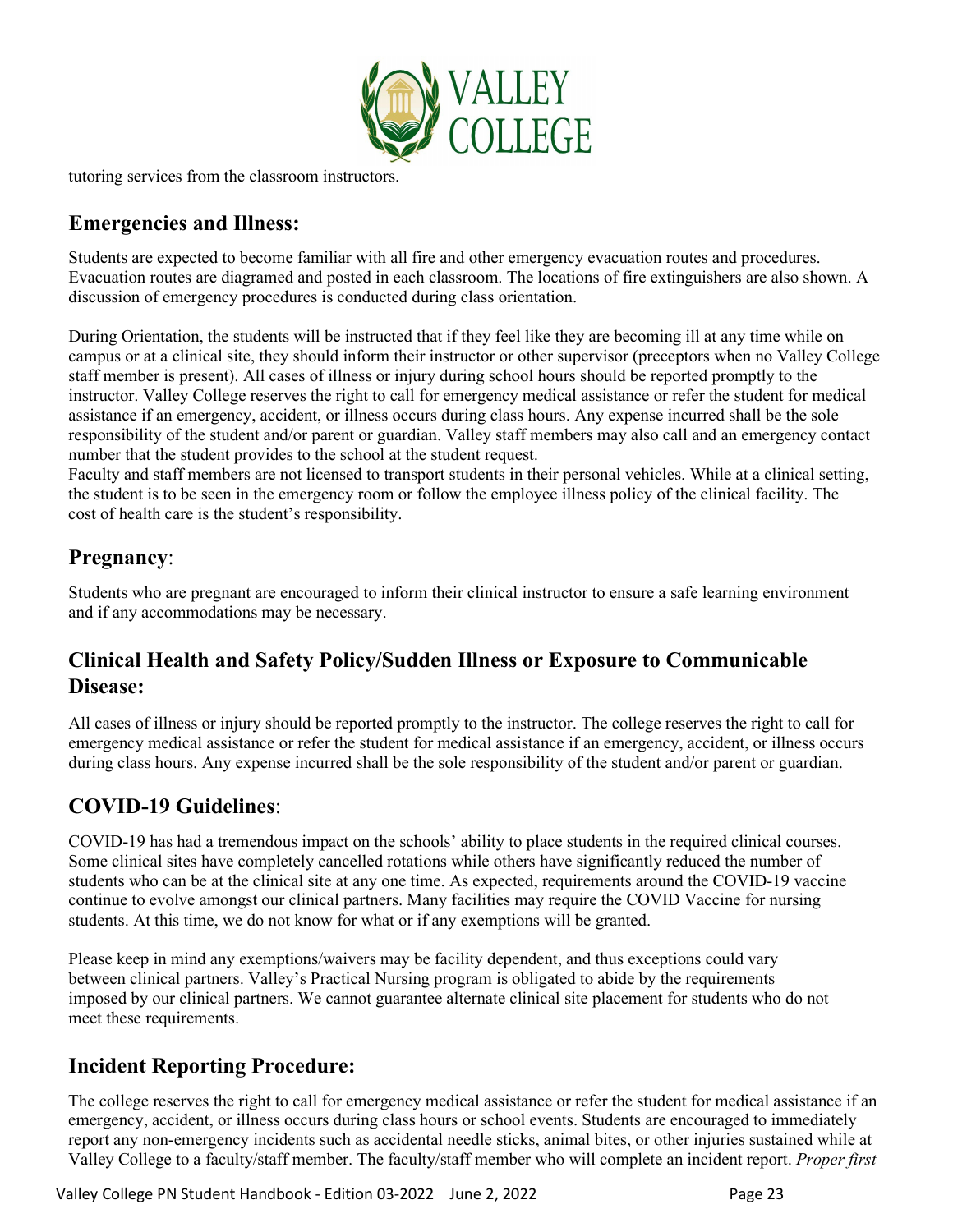

*aid procedures will be followed.* Valley College recommends that students see/talk to their healthcare provider about the non-emergency incident. The student is responsible for payment for any treatment rendered and all costs that may result from injury and/orillness.

#### **Substance Use and/or Abuse:**

If the instructor determines the student's ability to function safely in the clinical area is impaired (for any reason), the student is expected to immediately leave the clinical site. If alcohol or drugs are suspected, the student may be escorted for an immediate drug screen at their expense according to our policy. The instructor will document the incident and report it to the nursing program director. A copy of the incident, reporting the violation, will be placed in the student's file.

#### **Social Media Policy**:

Students are held to a high standard of professional conduct, including via social media. Students are prohibited from posting information pertaining to classroom, laboratory, simulation, and clinical experiences on social networking websites or any other type of internet, computer, or technology-based social networking site, or equivalent media outlet. At no time may students use any personal electronic devices to take photographs, video or voice recordings of any patient or any part of a medical record or other protected health information. Violation of this policy is grounds for immediate dismissal.)

## <span id="page-23-0"></span>**Student Grievance Procedure**

*Please refer to the Valley College Catalog section "Student Complaint Procedure" to see the entire student grievance procedure.*

Valley College strives to ensure that its students are fully satisfied with their education program. However, in order to afford full consideration to students' complaints or concerns, this grievance procedure is set forth to create the framework for problem resolution. Should students have a concern, a discussion with the faculty member or campus staff member can resolve most issues.

All students' complaints will be handled in the following manner:

- 1. The student should first attempt to resolve the issue directly with the faculty member or the campus staff member involved.
- 2. If the student does not feel that the issue has been resolved, the student should present a written grievance to the Director of Academic Affairs (or designated staff member). The Director of Academic Affairs (or designated staff member) should promptly acknowledge the receipt of the complaint and may schedule a meeting in person with the student to discuss the issue. The Director of Academic Affairs (or designated staff member) will respond to the complaint in writing addressing the issue and describing any corrective action, if applicable.
- 3. If the issue remains unresolved, the student may discuss the matter with the Campus Director or Director, Online Division. If the student submits a written complaint, the student will receive an acknowledgement of receipt and the opportunity to meet with the appropriate Valley College management staff. After the school has the opportunity to respond to the complaint in writing that addresses the issue and describes any corrective action, as applicable, the student will receive a written response.
- 4. If the student feels that the complaint is still unresolved, the student should submit the complaint in writing to the College's Chief Academic Officer (CAO) at the following address: 287 Aikens Center, Martinsburg WV, 25404. The CAO will respond to the student in writing with the proposed resolution.

Valley College PN Student Handbook - Edition 03-2022 June 2, 2022 Mage 24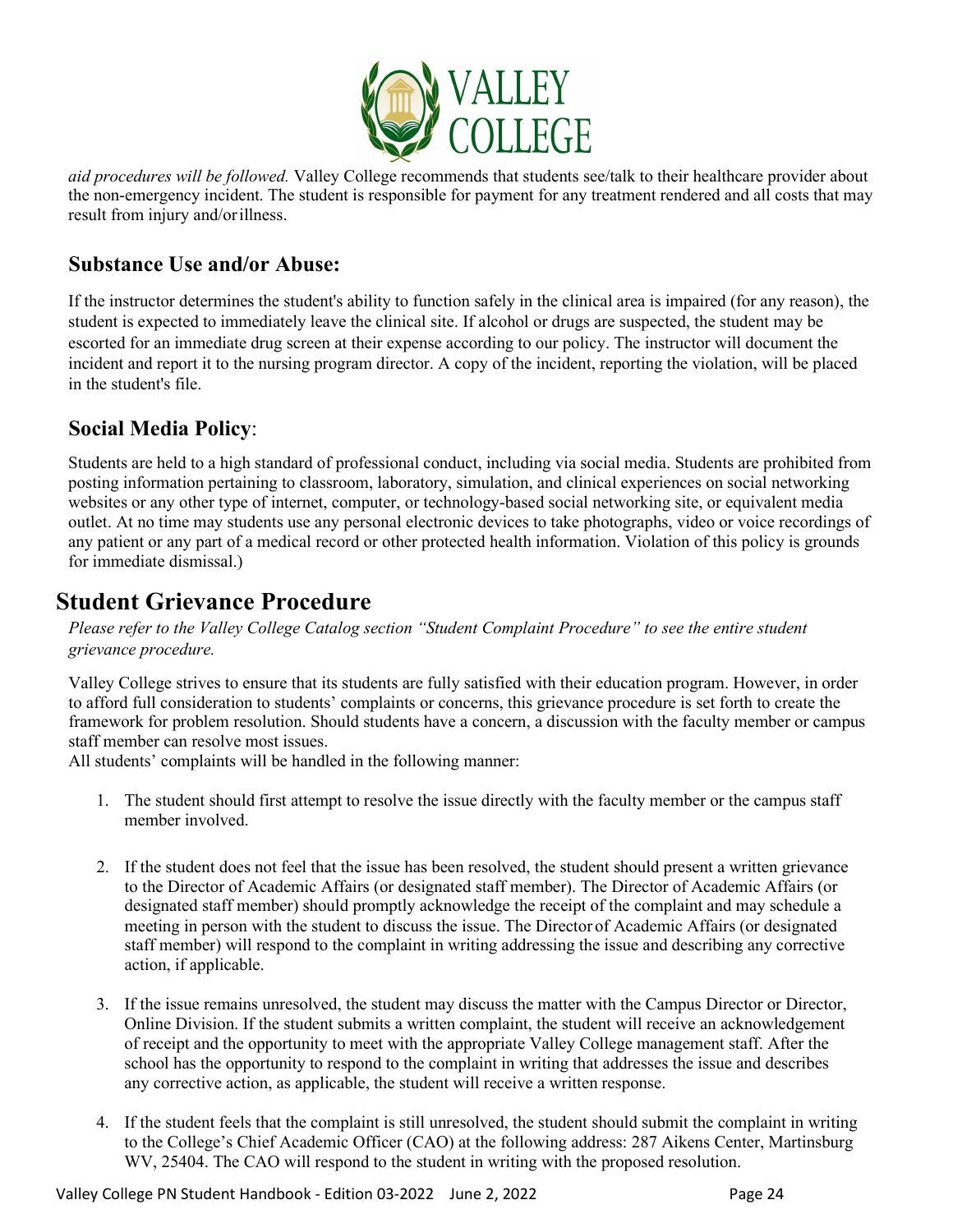

- 5. If a student does not feel that the school has adequately addressed a complaint or concern, the student may consider contacting the Accrediting Commission. All complaints reviewed by the Commission must be in written form and should grant permission for the Commission to forward a copy of the complaint to the school for a response. This can be accomplished by filing the ACCSC Complaint Form. The complainant(s) will be kept informed as to the status of the complaint as well as the final resolution by the Commission. Please direct all inquiries to: **Accrediting Commission of Career Schools & Colleges, 2101 Wilson Boulevard, Suite 302, Arlington, VA 22201 (703) 247-4212 or** [compliants@accsc.org](mailto:compliants@accsc.org)**.** A copy of the ACCSC Complaint Form is available at the school or online at [www.accsc.org.](http://www.accsc.org/) The form can be submitted to this email address: at [complaints@accsc.org.](mailto:complaints@accsc.org) Please contact Lynn Mizanin at the school to obtain the ACCSC Complaint Form.
- 6. Ohio Students may contact Executive Director, State Board of Career Colleges and Schools, 30 East Broad Street, Suite 2481, Columbus, OH 43215, Phone 614-466-2752 or toll free 877-275-4219.
- 7. Practical Nursing Students Only: The student may contact the Ohio Board of Nursing,17 South High Street, Suite 660, Columbus OH 43215 ATTN: Complaints. Phone Number: (614) 466- 3947. Web site: https://nursing.ohio.gov/.

## **Title IX Notice of Non-Discrimination and Policy**

Title IX Notice of Non-Discrimination and Policy Title IX of the Education Amendments Act of 1972 prohibits discrimination on the basis of sex in any education program or activity operated by a recipient that receives federal financial assistance. As an educational institution subject to Title IX, Valley College:

- Does not discriminate on the basis of sex, including but not limited to admissions and employment, and is committed to providing an educational and workplace environment that is free from sex-based discrimination, harassment, and retaliation;
- Prohibits discrimination on the basis of sex in its educational programs and activities, as required by law;
- Is committed to promoting fairness and equity in all aspects its operations; and
- Values and promotes the equal dignity of all community members and is committed to the pursuit of just resolutions with respect the rights of all parties involved.

Valley College prohibits retaliation against any individual who in good faith makes a complaint or assists a complainant in the filing of sex discrimination, sexual harassment, or sexual misconduct or participates as a witness in a proceeding under this or any other College policy, it is also a violation of a federal law.

Valley College has adopted Valley College Title IX Non-Discrimination & Grievance Process Policy that can be found on Valley College's website at the following link:<http://www.valley.edu/consumer-information/>

Valley College's Title IX Coordinator is identified below and may be contacted with questions about Valley College Title IX Non-Discrimination & Grievance Process Policy, to file a report or formal complaint, or to otherwise assist individuals in ensuring equal access to the educational programs or activities in compliance with Title IX.

Title IX Coordinator: Ms. Margaret Stafford Valley College Administrative Office 287 Aikens Center Martinsburg, WV 25404 T 304-263-0979 Email: [mstafford@valley.edu](mailto:mstafford@valley.edu)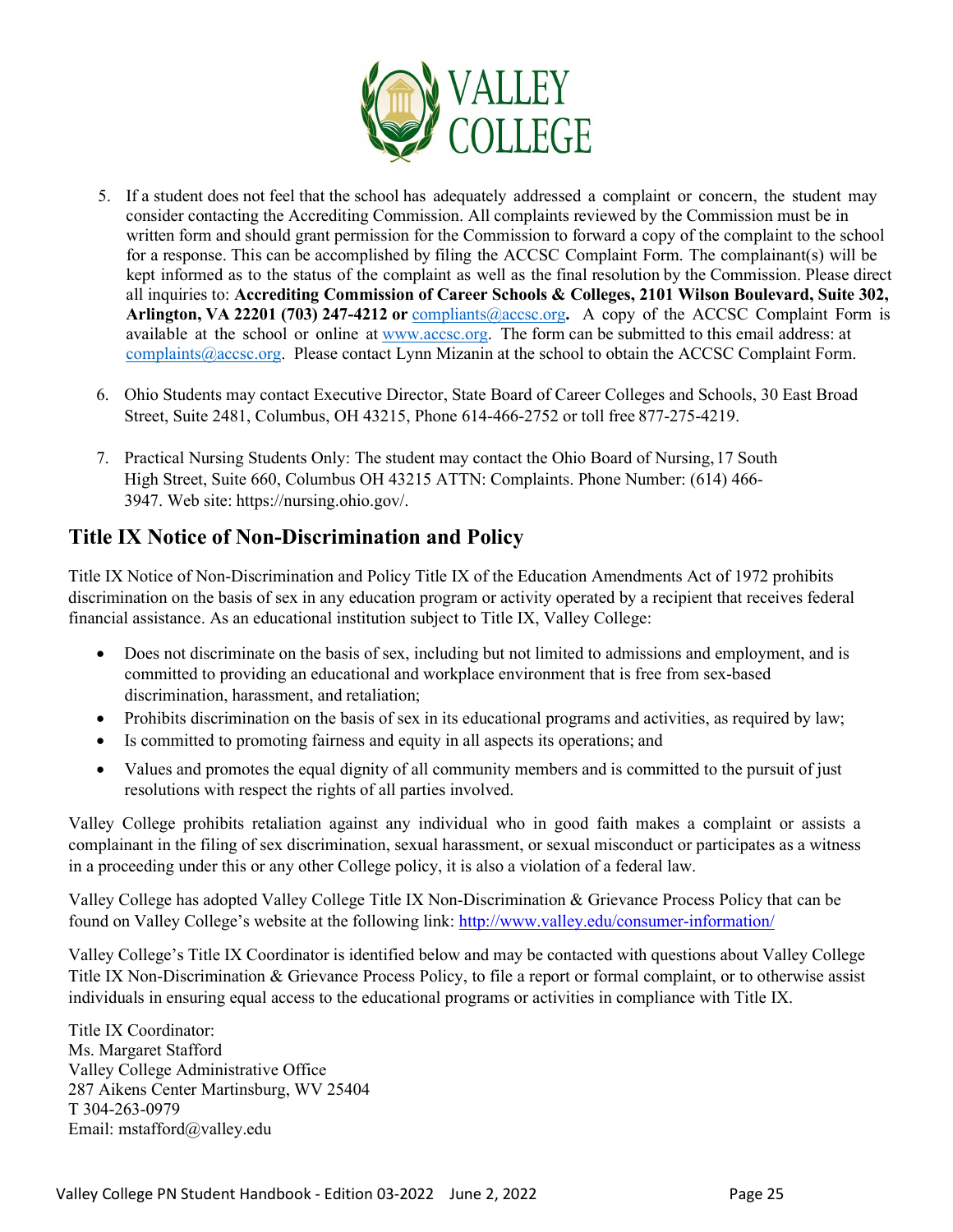

### <span id="page-25-0"></span>Confidentiality Requirements:

Student in the PN program may have access to confidential patient and management information. Students are required:

- To abide by all laws, regulations, and agency policies and procedures relating to the confidentiality of the patient's/client's business and management information
- To use patient/client business and management information only as it relates to their nursing duties
- To continue to maintain the confidentiality of all patient's/client's business and management information after the termination of student clinical placements and refrain from accessing the same records or computer system after the termination of their education
- To sign a Confidentiality Statement for Student Clinical form which can be found in this Handbook.

## <span id="page-25-1"></span>Completion and Graduation Requirements:

A Candidate for Graduation has achieved the following:

- 1) Passed all required courses in the student's program.
- 2) Earned an overall cumulative 2.0 GPA ("C" average) or better on a 4.0 scale
- 3) Met or surpassed the programmatic attendance requirement
- 4) Completed the program within the time frame as defined by Satisfactory Academic Progress(SAP)

If a student meets the requirements for graduation, but is delinquent in payments to the college, the student will be considered a graduate but may not be eligible to walk at his or her scheduled graduation ceremony or will not receive their diploma or will not receive an official or unofficial transcript until their account is in good financial standing according to Valley College policies.

A candidate for the Pinning Ceremony has met the above completion and graduation requirement. The successful student will receive a Valley College Certificate of Completion and pin.

## <span id="page-25-2"></span>NCLEX Prep Classes:

Students are encouraged to review the Saunders NCLEX-PN Examination book throughout their student career during the Practical Nursing Diploma Program. Specific assignments will be given during NUR140 Transition into Practical Nursing preceptorship. Students will also be offered a 4-day NCLEX review course upon completion of preceptorship hours and upon graduation from the program.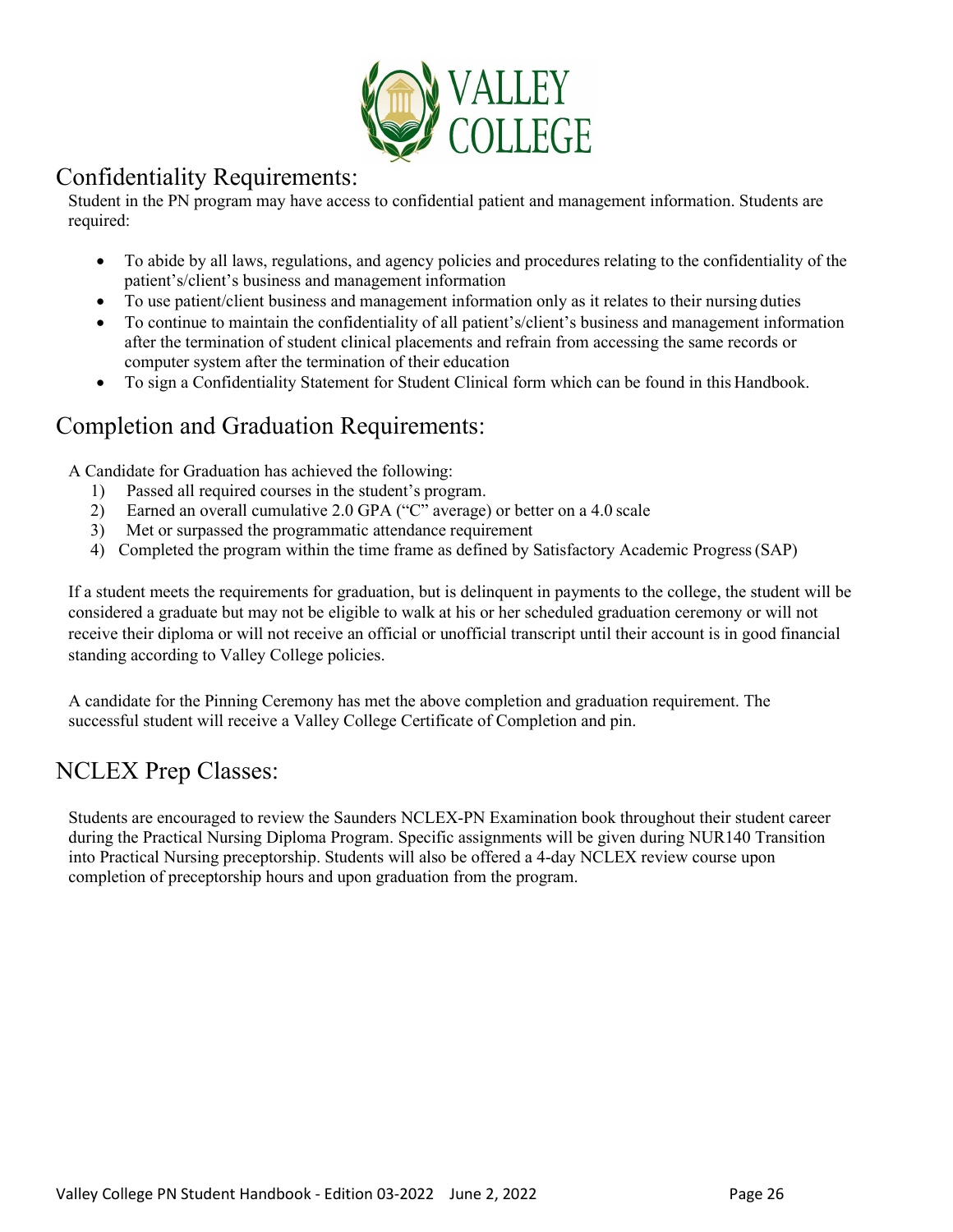

## <span id="page-26-0"></span>Requirements for Application for LPN Licensure:

- $\Box$  Once a student has completed the above completion and graduation requirements the Program Administrator must then submit a Letter of Completion to the Ohio Board of Nursing.
- $\Box$  For each applicant who has successfully completed an Ohio nursing education program approved by the Board, the Board must receive a written notification of the applicant's completion of the program, submitted directly by the education Program Administrator or designee to the Board. Rule 4723-7-02, Ohio Administrative Code (OAC).
- $\Box$  The Program Administrator is responsible for certifying to the Board, in a format prescribed by the board, for each student who is an applicant for licensure in Ohio that each applicant successfully completed the requirements of a program and the date the applicant completed the program requirements. Rule 4723-5- 09 (B) (9), OAC.
- $\Box$  The student is then responsible to obtain the Criminal Records Checks Required for Licensure. Directions may be found at [www.nursing.ohio.gov](http://www.nursing.ohio.gov/)
- $\Box$  The process of taking the NCLEX exam can be broken down into eight steps, covering registration and scheduling, eligibility, identification requirements, and results processing. This information (The eight steps of the NCLEX-flyer) can be found on the Candidate Bulletin and Information page of NCSBN's web page. (ncsbn.org). National Council of State Boards of Nursing.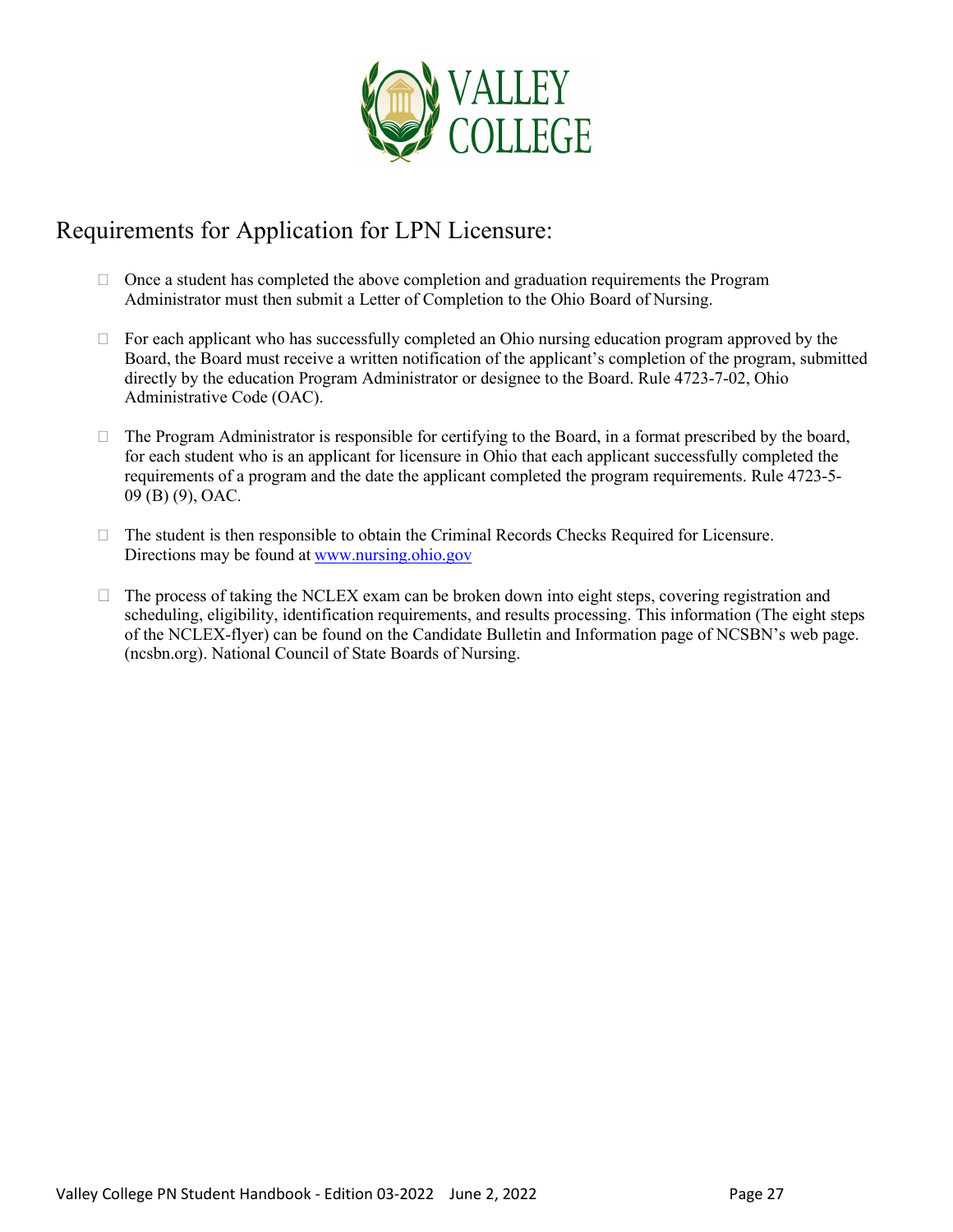

## <span id="page-27-0"></span>APPENDIX

### Participation Rubric

## *The Appendix contains forms that the student must complete and submit to Valley College.*

- Participation Rubric
- PN Student Handbook Agreement
- Informed Consent
- Confidentiality Statement for Student Clinical Experience
- Technology Agreement
- HIPAA Statement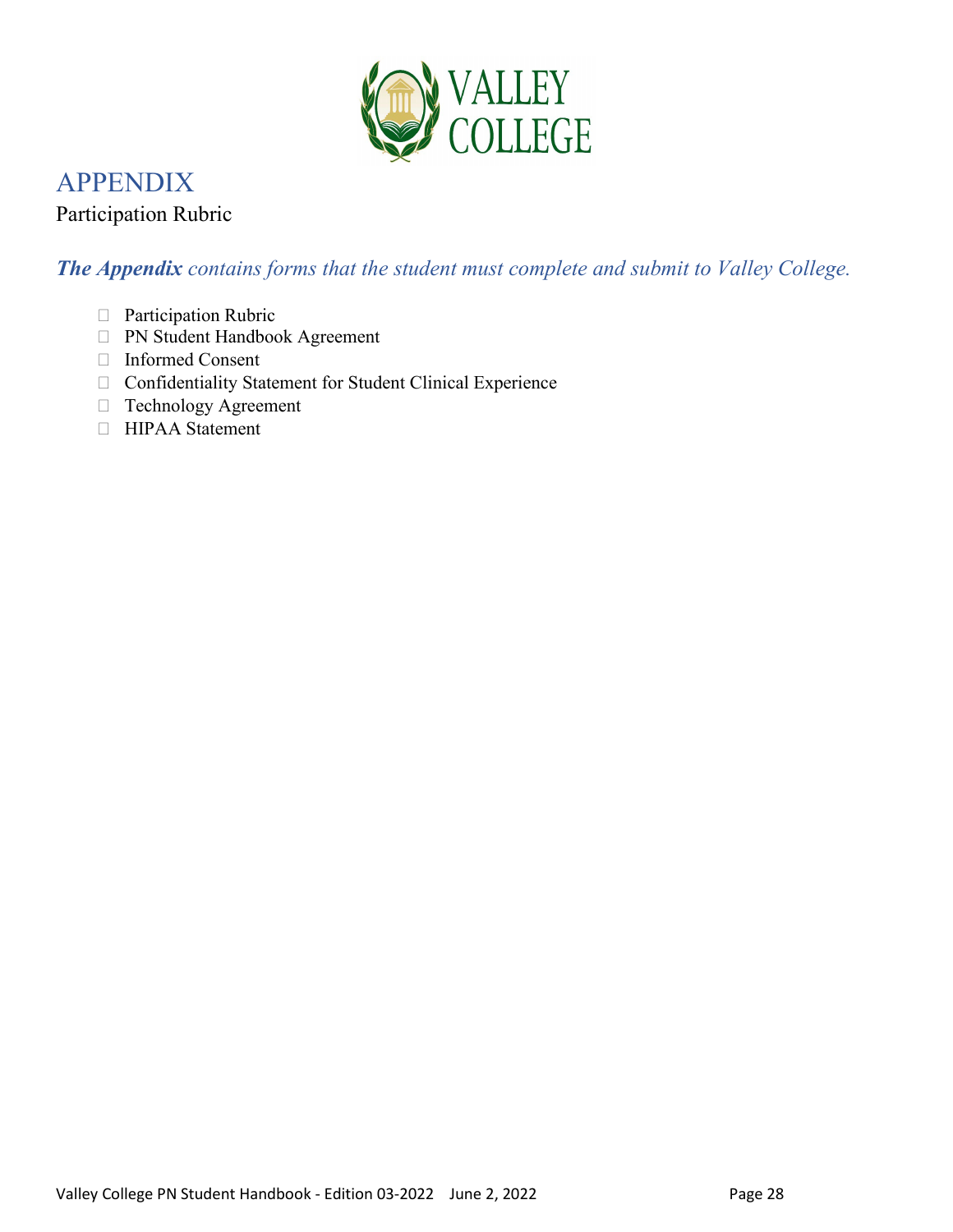

<span id="page-28-0"></span>

| <b>Participation Rubric</b>                                                                                                                                                                                                                      |                                                                                                                                                                                                                                |                                                                                                                                                                                                                                                                                                                                                                                                                                                                                                                                                                                                                 |                                                                                                                                                                                                                                                                                                                                                                                         |                                                                                                                                                                                                                                                                                                                                                                                                                                          |                                                                                                                                                                                                                                                                                                                                                                                                              |                                                                                                                                                                                                                                                                                                                                                                             |
|--------------------------------------------------------------------------------------------------------------------------------------------------------------------------------------------------------------------------------------------------|--------------------------------------------------------------------------------------------------------------------------------------------------------------------------------------------------------------------------------|-----------------------------------------------------------------------------------------------------------------------------------------------------------------------------------------------------------------------------------------------------------------------------------------------------------------------------------------------------------------------------------------------------------------------------------------------------------------------------------------------------------------------------------------------------------------------------------------------------------------|-----------------------------------------------------------------------------------------------------------------------------------------------------------------------------------------------------------------------------------------------------------------------------------------------------------------------------------------------------------------------------------------|------------------------------------------------------------------------------------------------------------------------------------------------------------------------------------------------------------------------------------------------------------------------------------------------------------------------------------------------------------------------------------------------------------------------------------------|--------------------------------------------------------------------------------------------------------------------------------------------------------------------------------------------------------------------------------------------------------------------------------------------------------------------------------------------------------------------------------------------------------------|-----------------------------------------------------------------------------------------------------------------------------------------------------------------------------------------------------------------------------------------------------------------------------------------------------------------------------------------------------------------------------|
|                                                                                                                                                                                                                                                  | <b>NAILS/LASHES</b>                                                                                                                                                                                                            | <b>INAPPROPRIATE</b><br><b>HEAD GARMENT,</b><br><b>HAIR HANGING</b><br><b>PAST SHOULDERS,</b><br><b>NOT SECURED</b>                                                                                                                                                                                                                                                                                                                                                                                                                                                                                             | <b>CELL PHONE USE</b>                                                                                                                                                                                                                                                                                                                                                                   | <b>IMPROPER</b><br><b>UNIFORM-street</b><br>clothes, top,<br>bottoms, hoodies,<br>colored shoes, not<br>white/ black leather<br>shoes                                                                                                                                                                                                                                                                                                    | <b>TARDY MORE</b><br>THAN 15 MIN<br>-OR-<br><b>IN/OUT OF CLASS</b><br><b>(VERIFIED BY</b><br><b>IN/OUT SHEET)</b>                                                                                                                                                                                                                                                                                            | <b>DISRUPTIVE,</b><br>SLEEPING,<br><b>BEHAVIORS,</b><br><b>EXCESSIVE TALKING,</b><br>ETC.                                                                                                                                                                                                                                                                                   |
| $\bf R$<br>${\bf E}$<br>${\bf S}$<br>$\mathbf U$<br>L<br>T<br>$\mathbf 0$<br>F<br>I<br>${\bf N}$<br>F<br>${\bf R}$<br>$\boldsymbol{\rm{A}}$<br>$\mathbf C$<br>T<br>I<br>$\mathbf 0$<br>${\bf N}$<br>S                                            | ~REMOVE<br>LASHES/NAILS<br><b>IMMEDIATELY</b><br>(25 POINTS)<br><b>OR</b><br>$\sim$ SEND<br>HOME=MAKE<br><b>UP HOURS</b><br>~DEDUCTION<br>OF 100<br>PARTICIPATION<br><b>POINTS</b><br>~HOMEWORK<br>NOT ACCEPTED<br>FOR THE DAT | 1 <sup>ST</sup> INFRACTION-<br>~DEDUCTION OF<br><b>100 PARTICIPATION</b><br><b>POINTS</b><br>~COUNSEL<br>2 <sup>ND</sup> INFRACTION-<br>$~\gamma$ REMOVE<br><b>IMMEDIATELY AND</b><br><b>SEND HOME=MAKE</b><br><b>UP HOURS</b><br>~DEDUCTION OF<br><b>100 PARTICIPATION</b><br><b>POINTS</b><br>~HOMEWORK NOT<br><b>ACCEPTED FOR THE</b><br><b>DAT</b><br>OR-<br>~REMAINS IN CLASS<br>~NO MAKE UP<br><b>WORK</b><br>~DEDUCTION OF<br><b>100 POINTS</b><br>~ADDITIONAL<br>ASSIGNMENT @<br><b>INSTRUCTORS</b><br><b>DISCRETION</b> (not<br>for a grade)<br>~HOMEWORK NOT<br><b>ACCEPTED FOR THE</b><br><b>DAT</b> | 1 <sup>ST</sup> INFRACTION-<br>~DEDUCTION OF<br>100<br><b>PARTICIPATION</b><br><b>POINTS</b><br>~COUNSEL<br>~ADDITIONAL<br>ASSIGNMENT @<br><b>INSTRUCTORS</b><br>DISCRETION (not<br>for a grade)<br>2 <sup>ND</sup> INFRACTION-<br>~DEDUCTION OF<br>100<br><b>PARTICIPATION</b><br><b>POINTS</b><br>~ADDITIONAL<br>ASSIGNMENT@<br><b>INSTRUCTORS</b><br>DISCRETION (not<br>for a grade) | ~REMOVE<br><b>IMMEDIATELY AND</b><br><b>SEND HOME=MAKE</b><br><b>UP HOURS</b><br>~DEDUCTION OF 100<br><b>PARTICIPATION</b><br><b>POINTS</b><br>~HOMEWORK NOT<br>ACCEPTED FOR THE<br>DAT<br>OR-<br>~REMAINS IN CLASS<br>~NO MAKE UP<br><b>WORK</b><br>~DEDUCTION OF 100<br><b>POINTS</b><br>~ADDITIONAL<br>ASSIGNMENT@<br><b>INSTRUCTORS</b><br>DISCRETION (not for<br>a grade)<br>~HOMEWORK NOT<br><b>ACCEPTED FOR THE</b><br><b>DAT</b> | <b>IN/OUT OF CLASS</b><br>~DEDUCTION OF<br>10<br>PARTICIPATION<br>POINTS PER<br><b>OCCURENCE</b><br><b>TARDY MORE</b><br>THAN 30 MIN-<br>~DEDUCTION OF<br>25<br><b>PARTICIPATION</b><br><b>POINTS</b><br><b>TARDY MORE</b><br>THAN 1 HOUR-<br>~DEDUCTION OF<br>50<br>PARTICIPATION<br><b>POINTS</b><br><b>TARDY MORE</b><br><b>THAN 1/2 CLASS</b><br><b>TIME</b><br>~HOMEWORK<br>NOT ACCEPTED<br>FOR THE DAT | <b>DEPENDING ON THE</b><br><b>SEVERITY-</b><br>1 <sup>ST</sup> INFRACTION-<br>~DEDUCTION OF 100<br><b>PARTICIPATION</b><br><b>POINTS</b><br>~COUNSEL<br>2 <sup>nd</sup> INFRACTION-<br>~REMOVE<br><b>IMMEDIATELY</b><br>~SEND HOME=MAKE<br><b>UP HOURS</b><br>~DEDUCTION OF 100<br>PARTICIPATION<br><b>POINTS</b><br>~HOMEWORK NOT<br><b>ACCEPTED FOR THE</b><br><b>DAT</b> |
| ALL OCCURENCES WILL BE DOCUMENTED IN CONTACT MGR<br>COUNSELINGS WILL BE DOCUMENTED IN CONEXT FOR STUDENT'S SIGNATURE<br>THE PROGRAM ADMINISTRATOR IS NOTIFIED IF INFRACTIONS ESCALATE TO 2ND INFRACTION OR STUDENT IS SENT HOME<br>5/2022.gredus |                                                                                                                                                                                                                                |                                                                                                                                                                                                                                                                                                                                                                                                                                                                                                                                                                                                                 |                                                                                                                                                                                                                                                                                                                                                                                         |                                                                                                                                                                                                                                                                                                                                                                                                                                          |                                                                                                                                                                                                                                                                                                                                                                                                              |                                                                                                                                                                                                                                                                                                                                                                             |

٦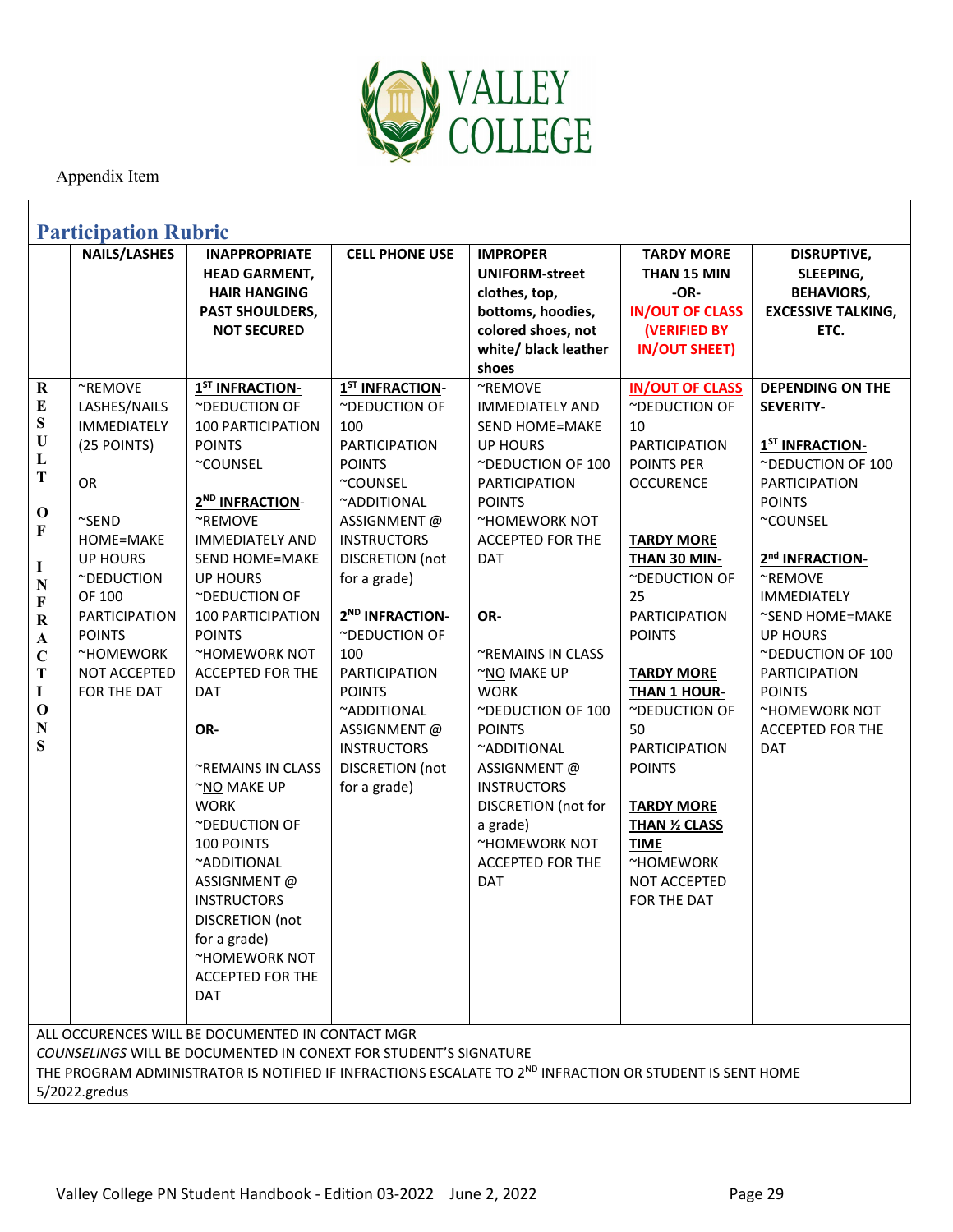

## **Participation Rubric & Dress Code**

**When on Valley College premises, dress code will be enforced at all times**

| <b>Dress Code:</b>                  | Grooming:                      |
|-------------------------------------|--------------------------------|
| <b>Uniform Scrubs</b>               | <b>No artificial nails</b>     |
| Lab Coat for warmth.                | Nude/clear color polish        |
| No visible outerwear, ie            | <b>No artificial lashes</b>    |
| hoodies                             | <b>No facial piercings</b>     |
| <b>Valley T-Shirt</b>               |                                |
| Under - long sleeve t-shirt for     |                                |
| warmth                              |                                |
| <b>No hoodies</b>                   |                                |
| <b>Shoes:</b>                       | Head garments / Hair:          |
| <b>Black, white, brown, blue</b>    | White, black, or blue, solid   |
| <b>SOLID COLOR, must be leather</b> | color, not printed or stripped |
| or a tennis shoe, closed toe        | Hair: Up and off shoulders,    |
| and closed heel, No slide-in        | contained, secure, no fall,    |
| shoes, No mesh, no crocs with       | natural color                  |
| holes                               |                                |
|                                     | 5/2022, gredus                 |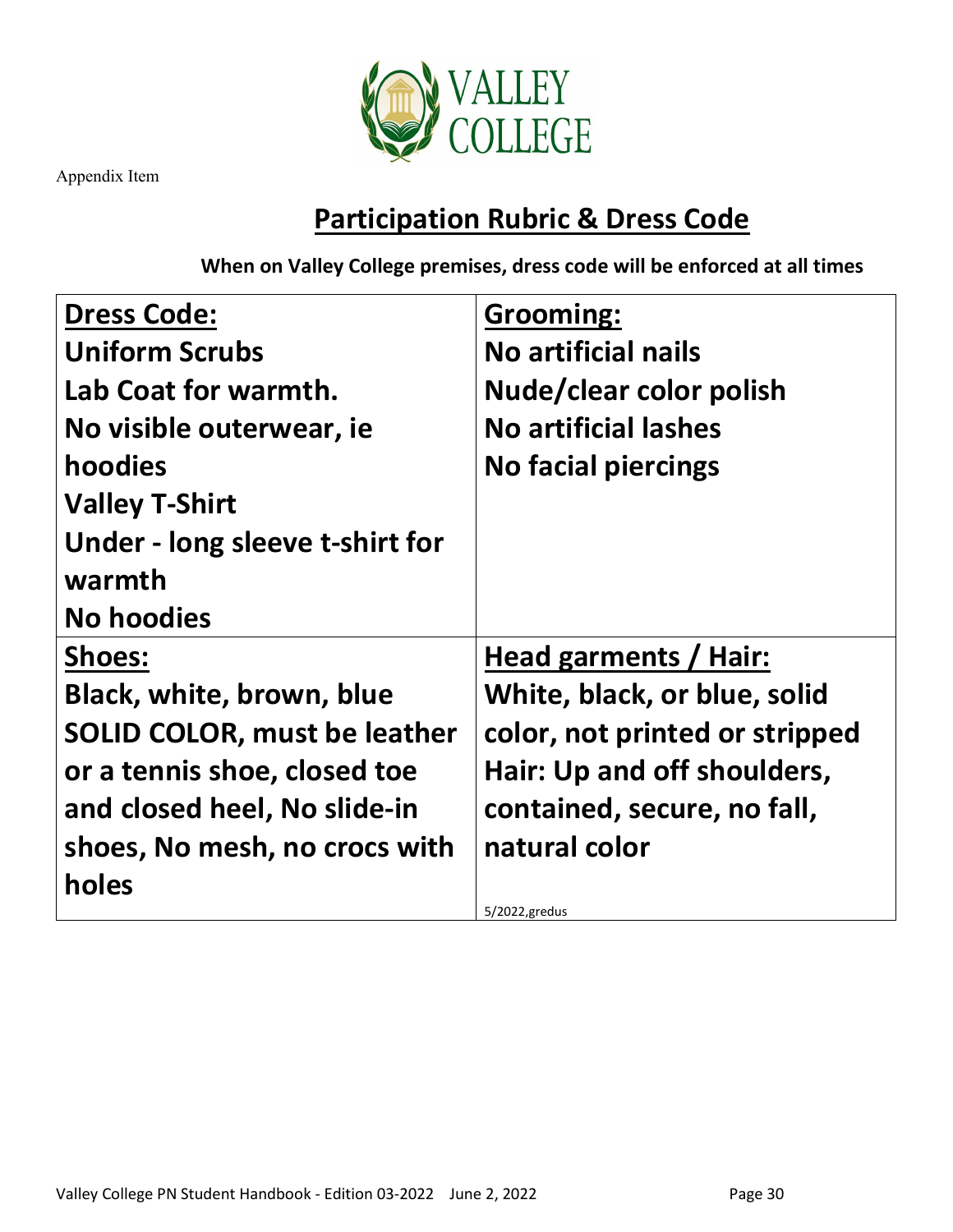

## **Valley College Practical Nursing Diploma Program**

## <span id="page-30-0"></span>**PN Student Handbook Agreement**

I have received a copy of the latest PN program Student Handbook in addition to the Catalog provided to me prior to my enrollment and understand all the rules and expectations. By signing this statement, I agree to abide by all the regulations, policies and procedures contained in the Handbook, including any amendments that may occur from time to time.

I understand that Valley College will periodically review its policies and procedures in order to serve the needs of the students and faculty, as well as to respond to the regulatory mandates of the legislature, the Ohio Board of Nursing, the federal government, and other regulatory and accrediting agencies. Valley College reserves the right to change, rescind, or include additional regulations, policies and procedures in its PN Student Handbook. I understand that such changes may occur without notice and that I agree to periodically check the Student Handbook for the latest version.

By signing, I recognize that this is a binding contract of responsibility and accountability, which is then integrated into my permanent file. I have been provided time to ask questions and receive responses to these questions.

**Signature Date Date** 

**Name (Please Print)**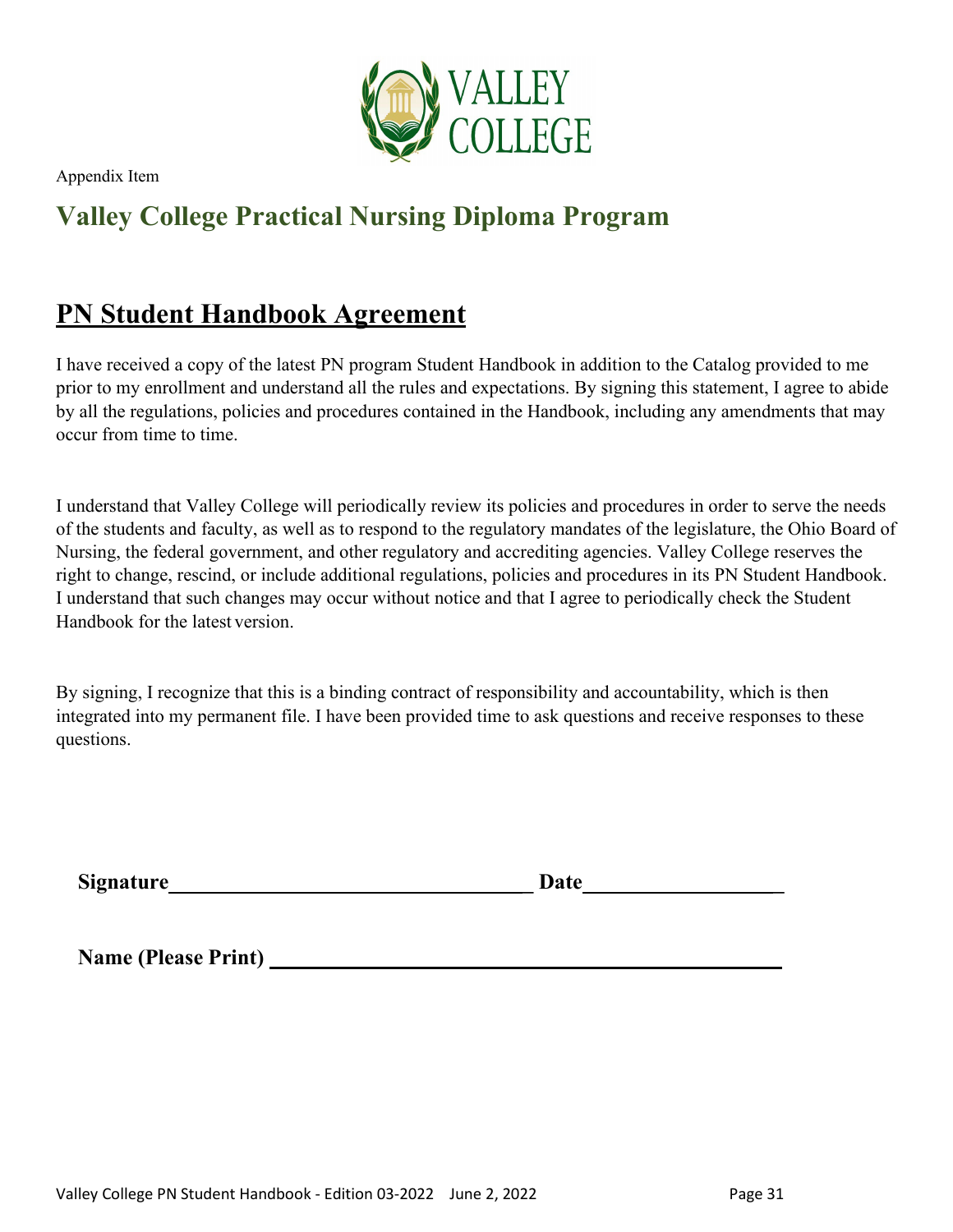

## **Valley College Practical Nursing Diploma Program**

## <span id="page-31-0"></span>**Informed Consent**

I, understand that as a clinical student, I may be exposed to environmental hazards and infectious diseases including, but not limited to Covid-19, Tuberculosis, Hepatitis B, and HIV (AIDS) while in a clinical facility. Neither Valley College nor any of the clinical facilities used for clinical practice assumes liability if a student is injured on the campus or in the clinical facility/practicum during training unless the injury is a direct result of negligence by the college or clinical facility. I understand that I am responsible for the cost of health care for any personal injury I may suffer during my education. I understand that I should purchase private health insurance. I understand and assume responsibility for the practices, objectives, course requirements and inherent risk involved in the education of Practical Nursing program students at Valley College.

**Student Name (Please Print)**

**Student Signature Date Date**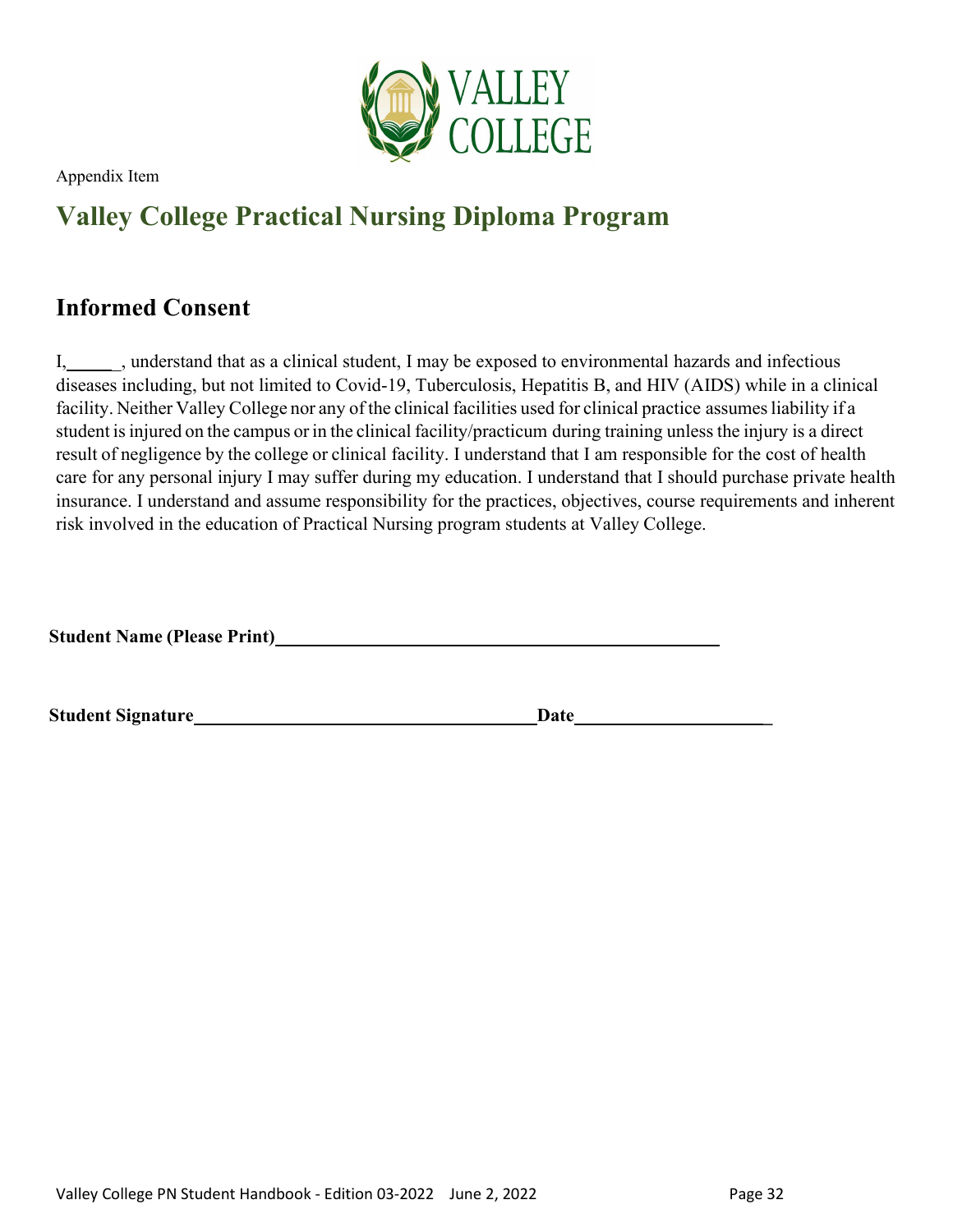

## **Valley College Practical Nursing Diploma Program**

## <span id="page-32-0"></span>**Confidentiality Statement for Student Clinical Experience**

I, understand that in the performance of my duties during all my clinical experiences and preceptorship wherein I have clinical experiences and opportunities, while attending Valley College Practical Nursing Diploma Program, I have access to and or am involved in the processing of patient information and data, I understand that:

I have a legal obligation to hold confidential all information including computerized data information from charts and records to which I may have access and will only discuss this information with those individuals who require this information in order to carry out their job responsibilities and facilitate the educational process.

I will not intentionally attempt to gain access to areas that are not needed for the performance of my clinical experience.

Passwords, if assigned, are unique to me and is not transferable.

I am solely and fully accountable for any information entered into the system under my password. I will notify my clinical instructor/preceptor/supervisor and or the system manager immediately if I suspect that someone has gained unauthorized access to my password or documentation.

I understand that I am required to maintain the confidentiality of all patient/hospital data, at all times during, after, and following my clinical/preceptor experience and there remains a legal compliance expectation without ending.

I understand that I do not have any right and will refrain from taking photos, videos, or recording of anything or anyone, including but not limited to, patients/clients/staff/peers/children at the clinical environments.

I understand that a violation of these confidentiality considerations will result in termination of the clinical experience, possible legal action, and dismissal from the Practical Nursing Program

**Student Name (Please Print)**

**Student Signature Date Date** 

This confidentiality Statement is applicable to ALL clinical/preceptor sites connected to Valley College Practical Nursing Program and will become a part of the student's personal file.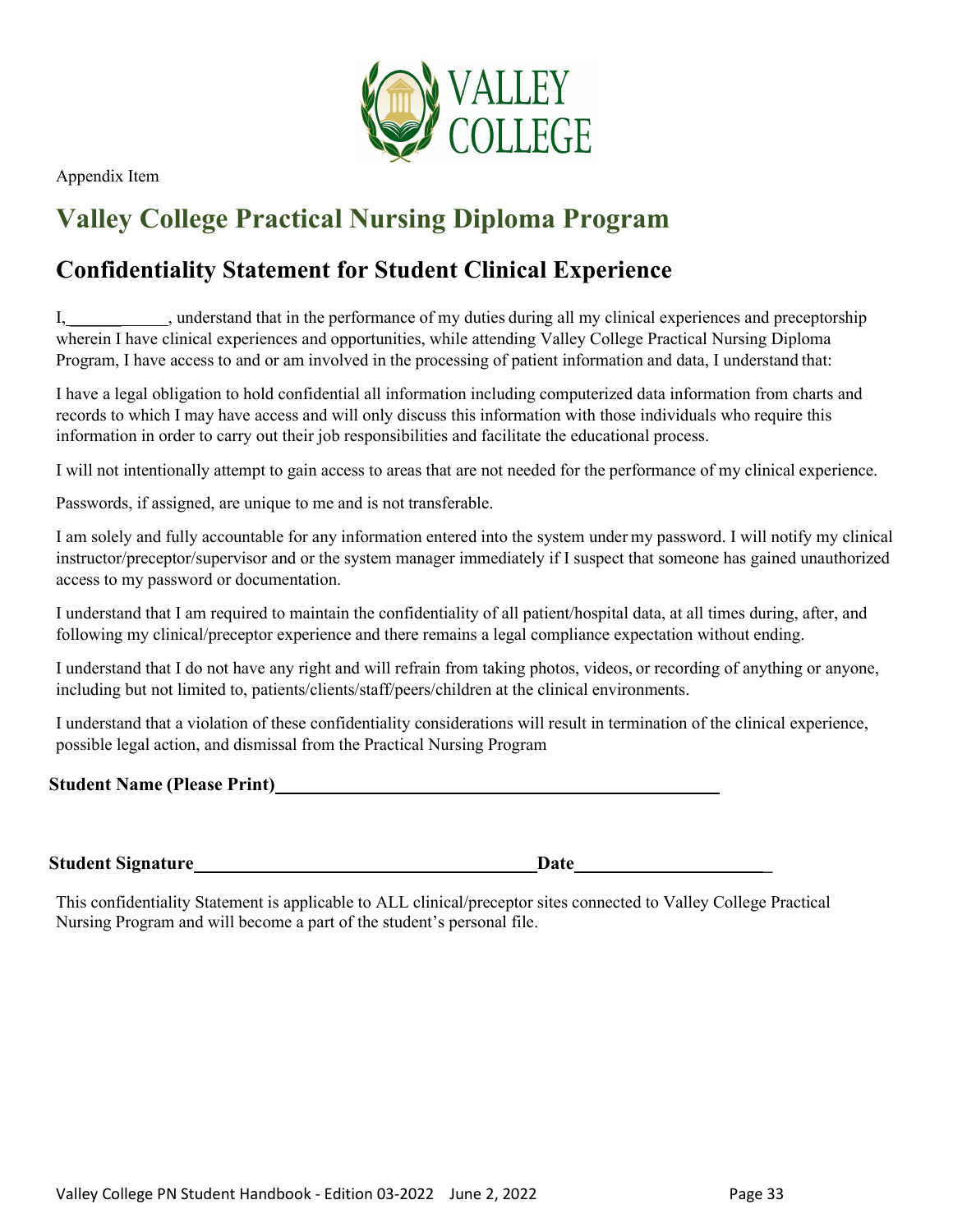

## **Valley College Practical Nursing Diploma Program**

### <span id="page-33-0"></span>**Technology Agreement**

Valley College has a significant investment designed to enhance the education and training of students in its various programs. Due to this, it is deemed necessary to clarify expectations for those using equipment and supplies here at Valley College.

Therefore, I understand and agree to the following:

- No equipment (such as computers, printers, drives, CD-ROM players etc.) shall be altered in any way. (This includes Lab equipment such as beds, pumps etc.)
- No equipment may be moved without the direct permission of the instructor charged with the responsibility of the equipment.
- No file, program, graphic, game, etc. may be installed on, or copied to, or deleted from any system server without permission of the network manager.
- No file, program, graphic, game, tec. May be installed on, or copied to or deleted from any computer or hard drive without permission of the instructor charge with the responsibility of that computer.
- Unauthorized personal enhancements to a computer such as screensavers, Windows © wallpaper, graphics, etc. are not permitted on Valley Colleges' equipment.
- The addition of (purposeful or otherwise) of a virus, worm, time bomb etc. to any system at Valley College is prohibited.
- Misuse or abuse of email is strictly prohibited.

Violations of any part of this agreement will result in consequences including, but not limited to: restriction from use of equipment, removal from the class or program, expulsion from Valley college and or potential legal action.

| <b>Student Signature_</b> | Date |  |
|---------------------------|------|--|
|---------------------------|------|--|

**Student Name (Please Print) \_**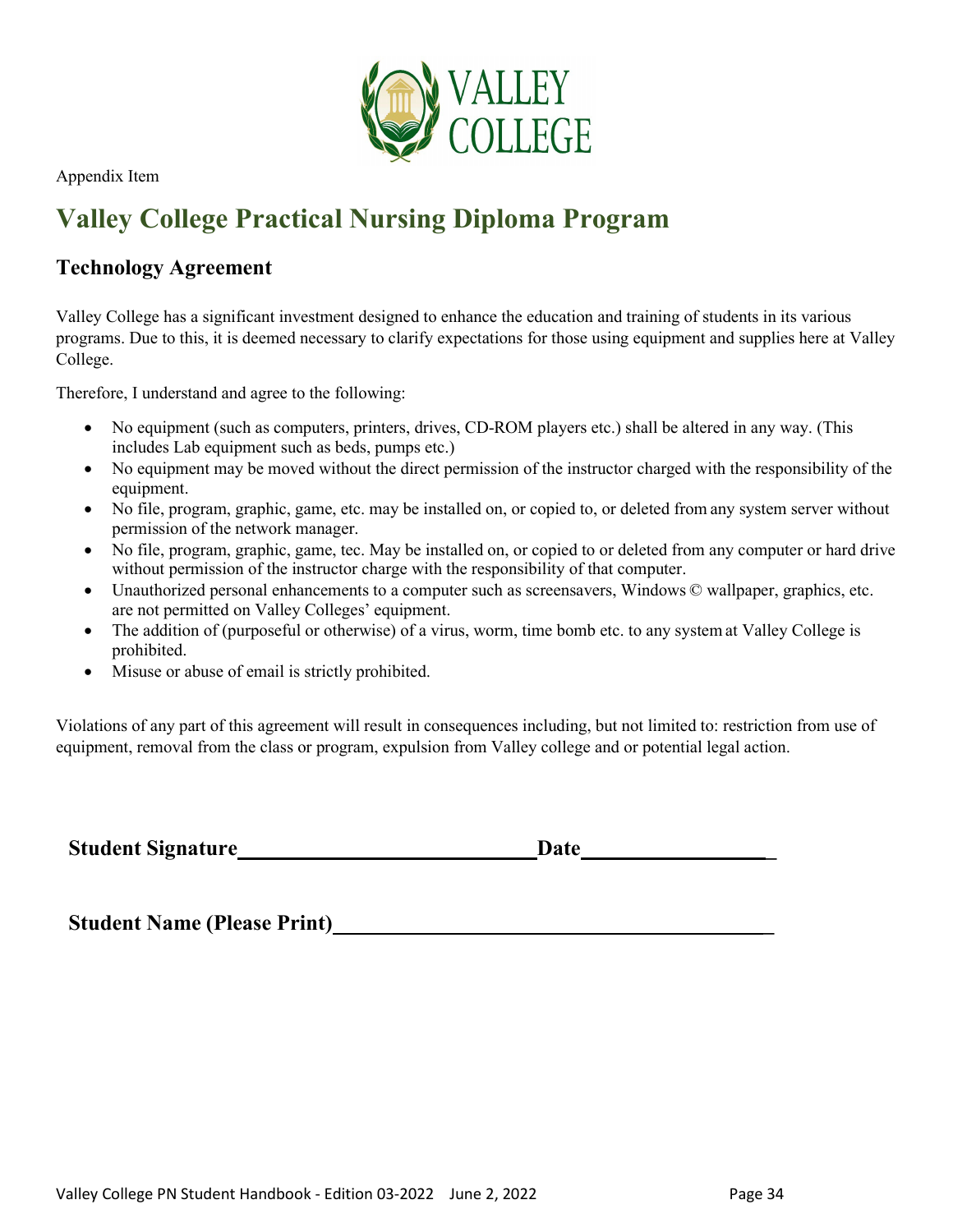

## **Valley College Practical Nursing Diploma Program**

## <span id="page-34-0"></span>**HIPAA Statement**

Confidential information includes protected health information (PHI) as defined by the federal Health Insurance Portability and Accountability Act (HIPAA). Protected Health Information ("PHI") under HIPAA is defined as information that is received from or created or received on behalf of Valley College or its affiliated health care organizations and is information about an individual which relates to past, present or future physical or mental health or condition of an individual; the provision of health care to an individual; or the past, present or future payment for the provision of health care to an individual.

PHI includes medical records, student records, and financial or billing information relating to a patient's or student's past, present or future mental or physical condition; or past, present or future provision of healthcare; or past present or future payment for provision of healthcare and contains any of the following identifiers that may be used to identify the patient or student in relation to PHI.

Names Geographic subdivisions smaller than a state Telephone/fax numbers E-mail addresses Social Security Numbers Medical Record Numbers Health plan beneficiary numbers Account numbers All elements of dates related to an individual, including birth date, admission date, discharge date, date of death; and all ages over 89 Certificate/license numbers Vehicle identifiers and serial numbers including license numbers Device identifiers/ serial numbers Biometric identifier (voice, fingerprints) Full face photo image Any other unique identifying number, characteristic, or code

Below is the web link to a notification of privacy practices in accordance with the Health Insurance Portability and Accountability Act (HIPAA). It is your responsibility as a student in the PN Diploma Program to read, understand, comply with and be able to define the HIPAA regulations. You should be able to describe how the regulation affects you in your position as a future Practical nurse (and current nursing student). Please read the HIPAA notification thoroughly and keep it with your other PN Diploma Program references that you carry with you at your job or preceptorship site.

Notice of Privacy Practices for Protected Health Information:

[https://www.hhs.gov/sites/default/files/ocr/privacy/hipaa/understanding/coveredentities/notic](https://www.hhs.gov/sites/default/files/ocr/privacy/hipaa/understanding/coveredentities/notice.pdf) [e.pdf](https://www.hhs.gov/sites/default/files/ocr/privacy/hipaa/understanding/coveredentities/notice.pdf)